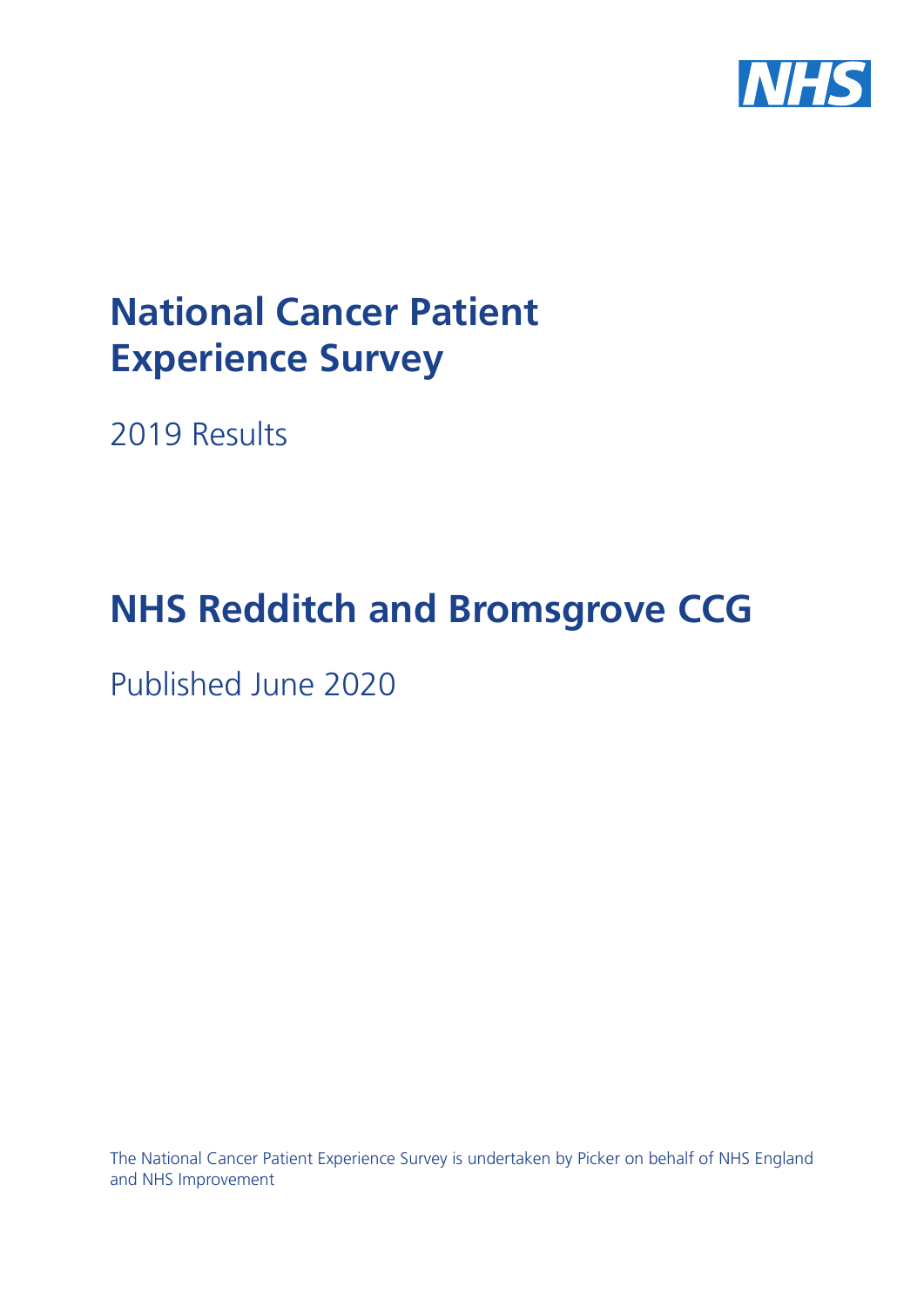# **Executive Summary** Case Mix Adjusted scores

#### **Cancer Dashboard Questions**

The following seven questions are included in phase 1 of the Cancer Dashboard developed by Public Health England and NHS England:

Q61. Patient's average rating of care scored from very poor to very good

| $\Omega$ | $\overline{2}$                                                | 3 | 4 | 5 | 6 | 7 | 8   | 9 | 10                                                                                            |  |
|----------|---------------------------------------------------------------|---|---|---|---|---|-----|---|-----------------------------------------------------------------------------------------------|--|
|          |                                                               |   |   |   |   |   | 8.8 |   |                                                                                               |  |
| 78%      |                                                               |   |   |   |   |   |     |   | Q18. Patient definitely involved as much as they wanted in decisions about care and treatment |  |
|          |                                                               |   |   |   |   |   |     |   | Q19. Patient given the name of a CNS who would support them through their treatment           |  |
|          | Q20. Patient found it very or quite easy to contact their CNS |   |   |   |   |   |     |   |                                                                                               |  |
|          |                                                               |   |   |   |   |   |     |   | Q39. Patient always felt they were treated with respect and dignity while in hospital         |  |
|          | leaving hospital                                              |   |   |   |   |   |     |   | Q41. Hospital staff told patient who to contact if worried about condition or treatment after |  |
| 62%      | treatment                                                     |   |   |   |   |   |     |   | Q55. General practice staff definitely did everything they could to support patient during    |  |

### **Questions Outside Expected Range**

|                                                                                                                   |            | Case Mix Adjusted Scores   |                            |                   |
|-------------------------------------------------------------------------------------------------------------------|------------|----------------------------|----------------------------|-------------------|
|                                                                                                                   | 2019 Score | Lower<br>Expected<br>Range | Upper<br>Expected<br>Range | National<br>Score |
| Q6. The length of time waiting for the test to be done was about right                                            | 80%        | 84%                        | 92%                        | 88%               |
| Q19. Patient given the name of a CNS who would support them through their treatment                               | 87%        | 89%                        | 95%                        | 92%               |
| Q22. Hospital staff gave information about support or self-help groups for people with<br>cancer                  | 81%        | 84%                        | 92%                        | 88%               |
| Q24. Hospital staff gave information on getting financial help or possible benefits                               | 52%        | 55%                        | 71%                        | 63%               |
| Q41. Hospital staff told patient who to contact if worried about condition or treatment after<br>leaving hospital | 89%        | 90%                        | 98%                        | 94%               |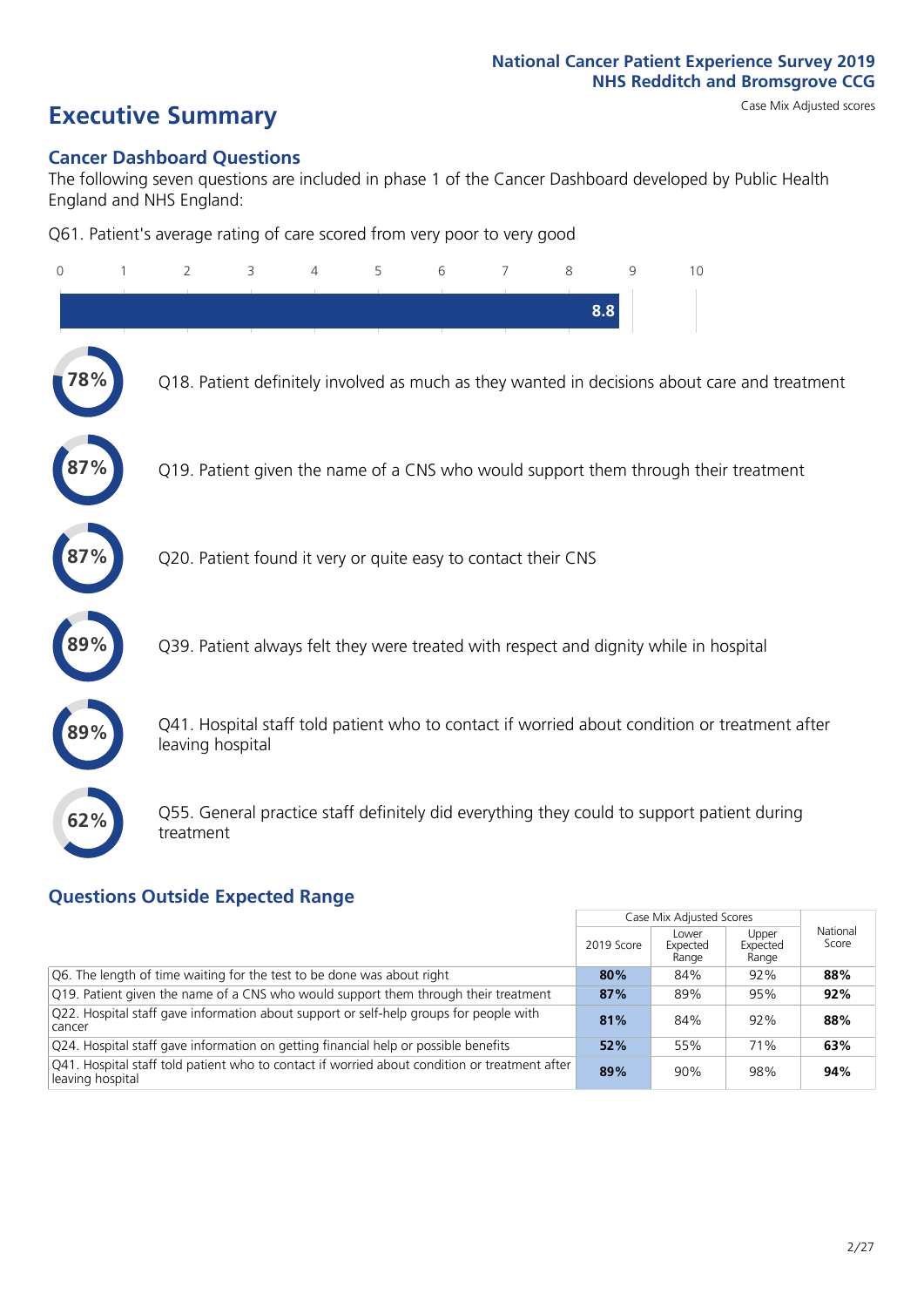# **Introduction**

The National Cancer Patient Experience Survey 2019 is the ninth iteration of the survey first undertaken in 2010. It has been designed to monitor national progress on cancer care; to provide information to drive local quality improvements; to assist commissioners and providers of cancer care; and to inform the work of the various charities and stakeholder groups supporting cancer patients.

The survey was overseen by a national Cancer Patient Experience Advisory Group. This Advisory Group set the principles and objectives of the survey programme and guided questionnaire development. The survey was commissioned and managed by NHS England. The survey provider, Picker, is responsible for designing, running and analysing the survey.

The 2019 survey involved 143 NHS Trusts. Out of 111,366 people, 67,858 people responded to the survey, yielding a response rate of 61%.

# **Methodology**

#### **Eligibility, eldwork and survey methods**

The sample for the survey included all adult (aged 16 and over) NHS patients, with a confirmed primary diagnosis of cancer, discharged from an NHS Trust after an inpatient episode or day case attendance for cancer related treatment in the months of April, May and June 2019. The fieldwork for the survey was undertaken between December 2019 and March 2020.

As in the previous four years, the survey used a mixed mode methodology. Questionnaires were sent by post, with two reminders where necessary, but also included an option to complete the questionnaire online. A Freephone helpline and email was available for respondents to opt out, ask questions about the survey, enable them to complete their questionnaire over the phone and provide access to a translation and interpreting facility for those whose first language was not English.

#### **Case-mix adjustment**

Both unadjusted and adjusted scores are presented in this report. Case-mix adjusted scores allows us to account for the impact that differing patient populations might have on results. By using the case-mix adjusted estimates we can obtain a greater understanding of how a CCG is performing given their patient population. The factors taken into account in this case-mix adjustment are gender, age, ethnic group, deprivation, and tumour group.

#### **Scoring methodology**

Fifty-two questions from the questionnaire are scored as these questions relate directly to patient experience. For all but one question (Q61), scores are presented as the percentage of positive responses out of all scored responses. For Q61, respondents rate their overall care on a scale of 0 to 10, of which the average was calculated for this question's presented score. The percentages in this report have been rounded to the nearest percentage point. Therefore, in some cases the figures do not appear to add up to 100%.

#### **Statistical significance**

In the reporting of 2019 results, appropriate statistical tests have been undertaken to identify unadjusted scores for which the change over time is 'statistically significant'. Thirty-seven scored questions in 2019 have been compared with those of 2018 and a statistically significant change between the two years has been reported where identified.

For the scored questions that are comparable beyond 2018, statistically significant change over the five years has also been reported where identified. A statistically significant difference means that the change in the result is very unlikely to have occurred by sampling variation.

#### **Suppression**

#### **Question-level suppression**

For scores where the base size per question is  $<$ 21, the score will be suppressed and replaced with an asterisk (\*). The base size will include neutral response options.

#### **Double suppression**

If any group within a particular sub-group breakdown (such as the tumour group breakdown) has <21 responses, then the figure for this particular group is suppressed and replaced with an asterisk (\*). If there is only one group within the sub-group breakdown that has <21 respondents, and is therefore suppressed, the group with the next lowest number of respondents is also supressed and replaced with an asterisk (\*) (regardless if it is greater than or less than 21).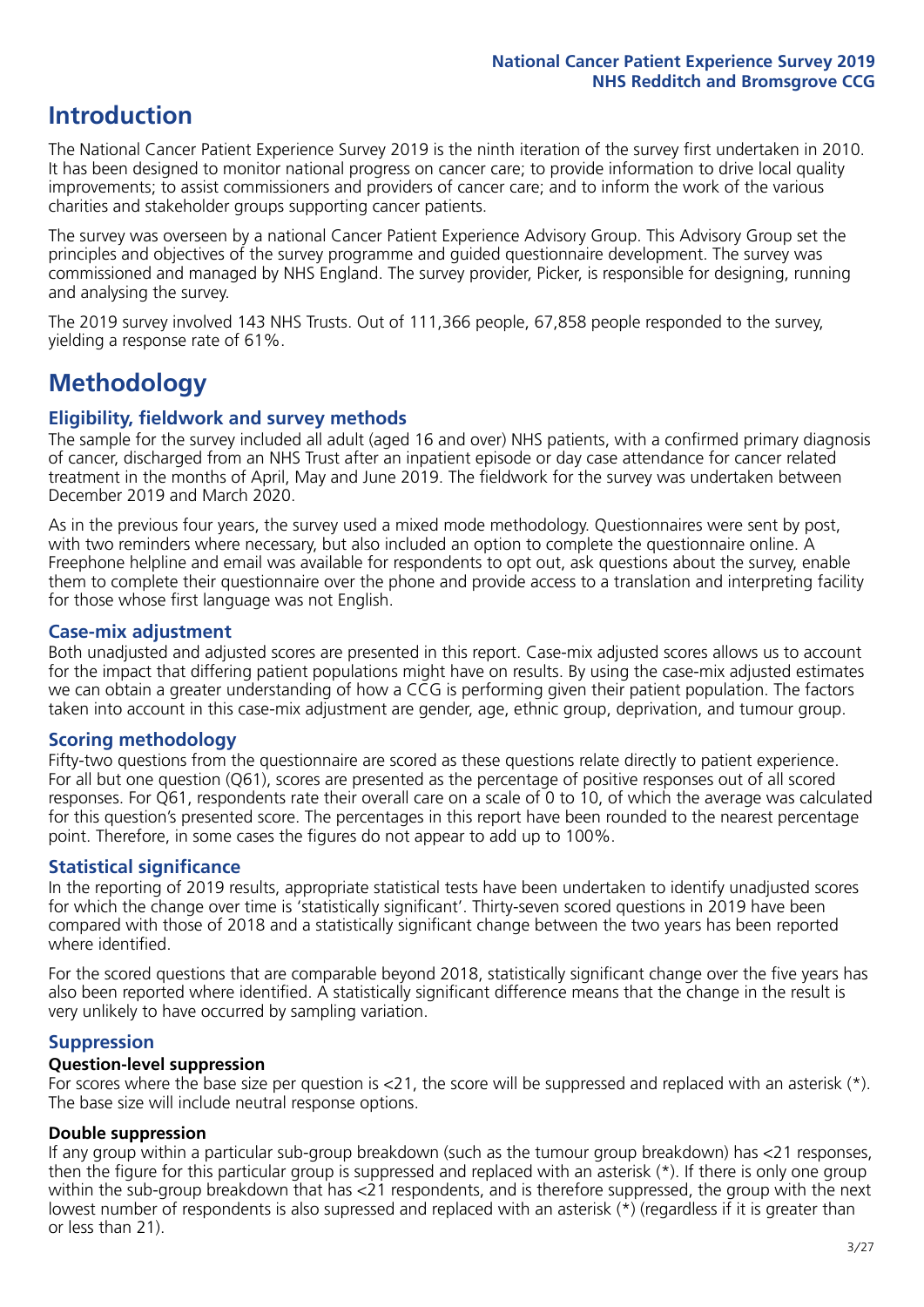# **Understanding the results**

This report shows how this CCG scored for each question in the survey, compared with national results and previous year's results. It is aimed at helping individual CCGs to understand their performance and identify areas for local improvement. Below is a description of the type of results presented within this report and how to understand them.

#### **Expected range charts**

The expected range charts in this report show a bar with the lowest and highest score received for each question nationally. Within this bar, an expected range is given (in grey) and a black diamond represents the actual score for this CCG.

CCGs whose score is above the upper limit of the expected range (in the dark blue) are positive outliers, with a score statistically significantly higher than the national mean. This indicates that the CCG performs better than what CCGs of the same size and demographics are expected to perform. The opposite is true if the score is below the lower limit of the expected range (in the light blue); these are negative outliers. For scores within the expected range (in the grey), the score is what we would expect given the CCG's size and demographics.

#### **Comparability tables**

The comparability tables show the 2018 and 2019 unadjusted scores for this CCG for each scored question. If there is a significant change from 2018 and 2019 or overall from 2015 to 2019, an arrow will be presented for the direction of change. The adjusted 2019 score will also be presented for each scored question along with the lower and upper expected range and national score. Scores above the upper limit of the expected range will be highlighted dark blue, scores below the lower limit of the expected range will be highlighted light blue, and scores within the lower and upper limit of the expected ranges will be highlighted grey.

#### **Tumour type tables**

The tumour type tables show the unadjusted scores for each scored question for each of the 13 tumour groups. The national score for that tumour group is also shown. Unadjusted scores for the same tumour type across different CCGs may not be comparable, as they do not account for the impact that differing patient populations might have on results. Central nervous system is abbreviated as 'CNS' and lower gastrointestinal tract is abbreviated as 'LGT' throughout this report.

#### **Year on year charts**

The year on year charts show five columns representing the unadjusted scores of the last five years (2015, 2016, 2017, 2018 and 2019) for each scored question.

#### **Notes on specific questions**

Following the development phase of the 2019 survey, several changes were made to the questionnaire. Six scored questions were amended (Q5, Q18, Q30, Q35, Q56 and Q60) and one non-scored question (Q29) was amended that impacted the comparability of questions Q30 to Q41. Of all questions changed or impacted by change, only Q60 is presented with historical comparisons; though the results should be interpreted with caution.

#### **Unadjusted data and case-mix adjusted data**

Unadjusted data should be used to see the actual responses from patients relating to the CCG. Case-mix adjusted data, together with expected ranges, should be used to understand whether the results are significantly higher or lower than national results taking account of the patient mix.

### **Further information**

This research was carried out in accordance with the international standard for organisations conducting social research (accreditation to ISO20252:2012; certificate number GB08/74322). The 2019 survey data has been produced and published in line with the Code of Practice for Official Statistics.

For more information on the methodology, please see the Technical Document. It can be viewed along with the 2019 questionnaire and survey quidance on the website at [www.ncpes.co.uk](https://www.ncpes.co.uk/supporting-documents). For all other outputs at National, Trust, CCG and Cancer Alliance level, please see the PDF reports, Excel tables and dashboards at [www.ncpes.co.uk.](https://www.ncpes.co.uk/current-results)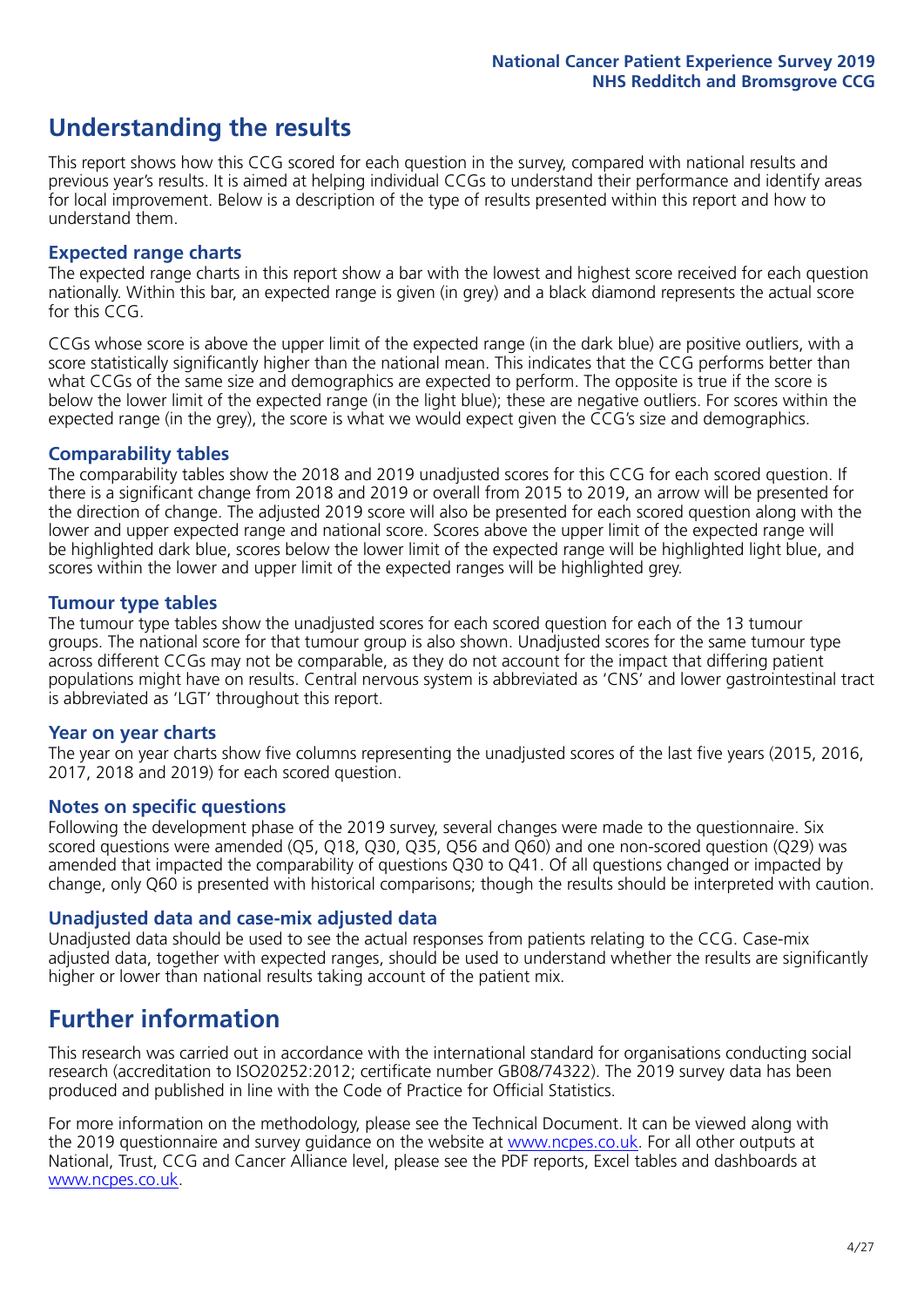### **Response Rate**

#### **Overall Response Rate**

316 patients responded out of a total of 502 patients, resulting in a response rate of 63%.

|          | Sample Size | Adjusted<br>Sample | Completed | Response Rate |
|----------|-------------|--------------------|-----------|---------------|
| CCG      | 537         | 502                | 316       | 63%           |
| National | 119,855     | 111.366            | 67,858    | 61%           |

#### **Respondents by Survey Type**

|                            | Number of<br>Respondents |
|----------------------------|--------------------------|
| Online                     | 25                       |
| Paper                      | 291                      |
| Phone                      |                          |
| <b>Translation Service</b> |                          |

#### **Respondents by Tumour Group**

|                      | Number of<br>Respondents |
|----------------------|--------------------------|
| <b>Brain / CNS</b>   | 1                        |
| <b>Breast</b>        | 54                       |
| Colorectal / LGT     | 28                       |
| Gynaecological       | 15                       |
| Haematological       | 47                       |
| <b>Head and Neck</b> | 7                        |
| Lung                 | 14                       |
| Prostate             | 69                       |
| Sarcoma              | 4                        |
| Skin                 | 4                        |
| <b>Upper Gastro</b>  | 10                       |
| Urological           | 29                       |
| Other                | 34                       |

#### **Respondents by Age and Gender**

Respondents year of birth has been used to determine age. This information has been amalgamated into 8 age bands. The age and gender distribution for the CCG was as follows:

|        | Age 16-24 | Age 25-34 | Age 35-44 | Age 45-54 | Age 55-64 | Age 65-74 | Age 75-84 | Age 85+ | Total |
|--------|-----------|-----------|-----------|-----------|-----------|-----------|-----------|---------|-------|
| Male   |           |           |           |           | 30        | 69        | 62        | 10      | 182   |
| Female |           |           |           | 15        | 32        | 52        | 25        |         | 134   |
| Total  |           |           |           | 20        | 62        | 121       | 87        | 16      | 316   |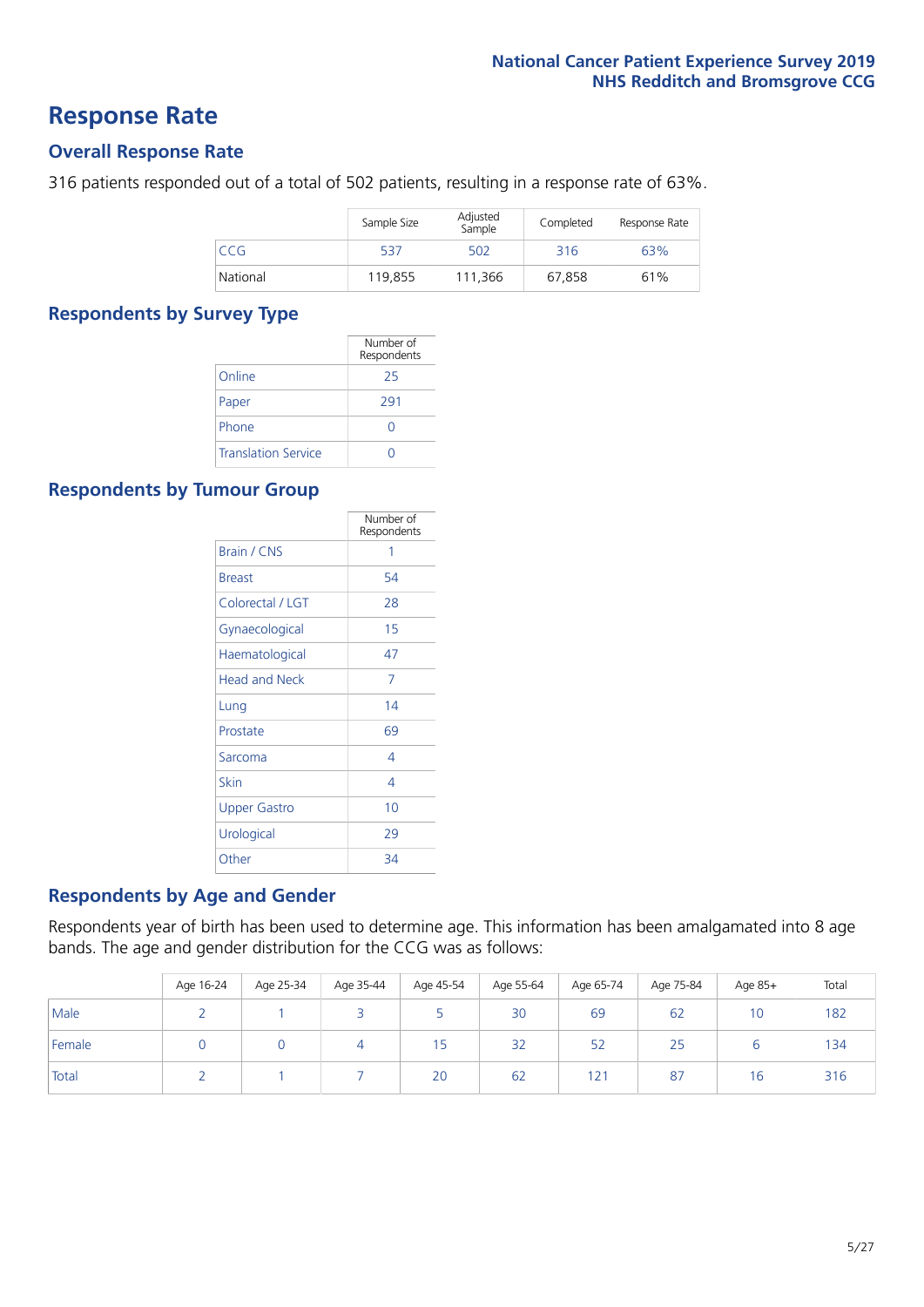# **Expected Range Charts**

| Lower Expected Range<br>Average                                                                         |       |     |     | Upper Expected Range |     |     |     |     | Case Mix Adjusted Score |     |          |
|---------------------------------------------------------------------------------------------------------|-------|-----|-----|----------------------|-----|-----|-----|-----|-------------------------|-----|----------|
| <b>SEEING YOUR GP</b>                                                                                   | 0%    | 10% | 20% | 30%                  | 40% | 50% | 60% |     | 70% 80%                 |     | 90% 100% |
| Q1. Saw GP once or twice before being told they needed to go to<br>hospital                             |       |     |     |                      |     |     |     |     | 78%                     |     |          |
| Q2. Patient thought they were seen as soon as necessary                                                 |       |     |     |                      |     |     |     |     | 81%                     |     |          |
| <b>DIAGNOSTIC TESTS</b>                                                                                 | $0\%$ | 10% | 20% | 30%                  | 40% | 50% | 60% | 70% | 80%                     |     | 90% 100% |
| Q5. Received all the information needed about the test                                                  |       |     |     |                      |     |     |     |     |                         | 94% |          |
| Q6. The length of time waiting for the test to be done was about<br>right                               |       |     |     |                      |     |     |     |     | 80%                     |     |          |
| Q7. Test results explained in completely understandable way                                             |       |     |     |                      |     |     |     |     | 78%                     |     |          |
| <b>FINDING OUT WHAT WAS WRONG WITH YOU</b>                                                              | $0\%$ | 10% | 20% | 30%                  | 40% | 50% | 60% | 70% | 80%                     |     | 90% 100% |
| Q10. Patient told they could bring a family member or friend when<br>first told they had cancer         |       |     |     |                      |     |     |     |     | 78%                     |     |          |
| Q11. Patient felt they were told sensitively that they had cancer                                       |       |     |     |                      |     |     |     |     | 83%                     |     |          |
| Q12. Patient completely understood the explanation of what was<br>wrong                                 |       |     |     |                      |     |     |     | 72% |                         |     |          |
| Q13. Patient given easy to understand written information about<br>the type of cancer they had          |       |     |     |                      |     |     |     | 72% |                         |     |          |
| <b>DECIDING THE BEST TREATMENT FOR YOU</b>                                                              | $0\%$ | 10% | 20% | 30%                  | 40% | 50% | 60% | 70% | 80%                     |     | 90% 100% |
| Q14. Patient felt that treatment options were completely explained                                      |       |     |     |                      |     |     |     |     | 82%                     |     |          |
| Q15. Patient felt possible side effects were definitely explained in<br>an understandable way           |       |     |     |                      |     |     |     | 70% |                         |     |          |
| Q16. Patient definitely given practical advice and support in dealing<br>with side effects of treatment |       |     |     |                      |     |     |     | 66% |                         |     |          |
| Q17. Patient definitely told about side effects that could affect<br>them in the future                 |       |     |     |                      |     |     | 55% |     |                         |     |          |
| Q18. Patient definitely involved as much as they wanted in<br>decisions about care and treatment        |       |     |     |                      |     |     |     |     | 78%                     |     |          |
| <b>CLINICAL NURSE SPECIALIST (CNS)</b>                                                                  | $0\%$ | 10% | 20% | 30%                  | 40% | 50% | 60% | 70% | 80%                     | 90% | 100%     |
| Q19. Patient given the name of a CNS who would support them<br>through their treatment                  |       |     |     |                      |     |     |     |     |                         | 87% |          |
| Q20. Patient found it very or quite easy to contact their CNS                                           |       |     |     |                      |     |     |     |     |                         | 87% |          |
| Q21. Patient got understandable answers to important questions<br>all or most of the time               |       |     |     |                      |     |     |     |     |                         | 90% |          |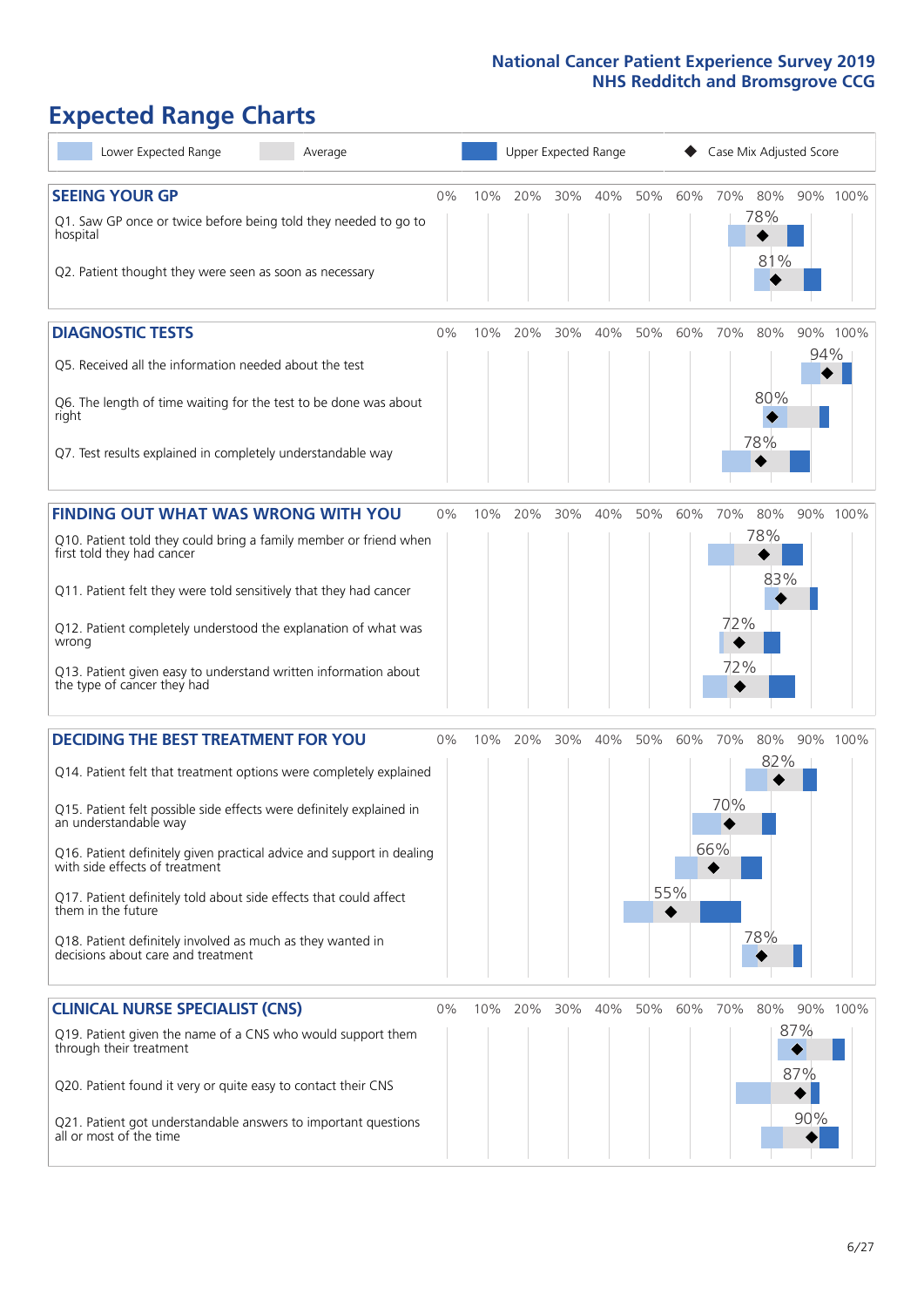# **Expected Range Charts**

| Lower Expected Range<br>Average                                                                                                                                                                                                                                                                                                                                                                                                                                                                                                                                                                                                                                                                                                                                                                                                                                                                         |    |     |     | Upper Expected Range |     |            |            | Case Mix Adjusted Score |                                        |     |          |
|---------------------------------------------------------------------------------------------------------------------------------------------------------------------------------------------------------------------------------------------------------------------------------------------------------------------------------------------------------------------------------------------------------------------------------------------------------------------------------------------------------------------------------------------------------------------------------------------------------------------------------------------------------------------------------------------------------------------------------------------------------------------------------------------------------------------------------------------------------------------------------------------------------|----|-----|-----|----------------------|-----|------------|------------|-------------------------|----------------------------------------|-----|----------|
| <b>SUPPORT FOR PEOPLE WITH CANCER</b><br>Q22. Hospital staff gave information about support or self-help<br>groups for people with cancer<br>Q23. Hospital staff discussed or gave information about the impact<br>cancer could have on day to day activities<br>Q24. Hospital staff gave information on getting financial help or<br>possible benefits<br>Q25. Hospital staff told patient they could get free prescriptions                                                                                                                                                                                                                                                                                                                                                                                                                                                                           | 0% | 10% | 20% | 30%                  | 40% | 50%<br>52% | 60%        | 70%                     | 80%<br>81%<br>79%<br>82%               |     | 90% 100% |
| <b>OPERATIONS</b>                                                                                                                                                                                                                                                                                                                                                                                                                                                                                                                                                                                                                                                                                                                                                                                                                                                                                       | 0% | 10% | 20% | 30%                  | 40% | 50%        | 60%        | 70%                     | 80%                                    |     | 90% 100% |
| Q27. Beforehand, patient had all the information needed about the<br>operation<br>Q28. Afterwards, staff completely explained how operation had<br>gone in understandable way                                                                                                                                                                                                                                                                                                                                                                                                                                                                                                                                                                                                                                                                                                                           |    |     |     |                      |     |            |            |                         | 77%                                    |     | 98%      |
| <b>HOSPITAL CARE AS AN INPATIENT</b>                                                                                                                                                                                                                                                                                                                                                                                                                                                                                                                                                                                                                                                                                                                                                                                                                                                                    | 0% | 10% | 20% | 30%                  | 40% | 50%        | 60%        | 70%                     | 80%                                    |     | 90% 100% |
| Q30. Hospital staff didn't talk in front of patient as if patient wasn't<br>there<br>Q31. Patient had confidence and trust in all doctors treating them<br>Q32. Patient's family or someone close definitely felt able to talk to<br>a doctor<br>Q33. Patient had confidence and trust in all the ward nurses<br>treating them<br>Q34. Patient thought there were always or nearly always enough<br>nurses on duty to care for them<br>Q35. All hospital staff asked patient what name they prefer to be<br>called by<br>Q36. Patient always given enough privacy when discussing<br>condition or treatment<br>Q37. Patient definitely found hospital staff to discuss worries or<br>fears during their inpatient visit<br>Q38. Hospital staff definitely did everything they could to help<br>control pain<br>Q39. Patient always felt they were treated with respect and dignity<br>while in hospital |    |     |     |                      |     |            | 58%<br>55% | 73%                     | 82%<br>85%<br>77%<br>78%<br>84%<br>84% | 89% |          |
| Q40. Patient given clear written information about what should or<br>should not do after leaving hospital<br>Q41. Hospital staff told patient who to contact if worried about<br>condition or treatment after leaving hospital                                                                                                                                                                                                                                                                                                                                                                                                                                                                                                                                                                                                                                                                          |    |     |     |                      |     |            |            |                         | 83%                                    | 89% |          |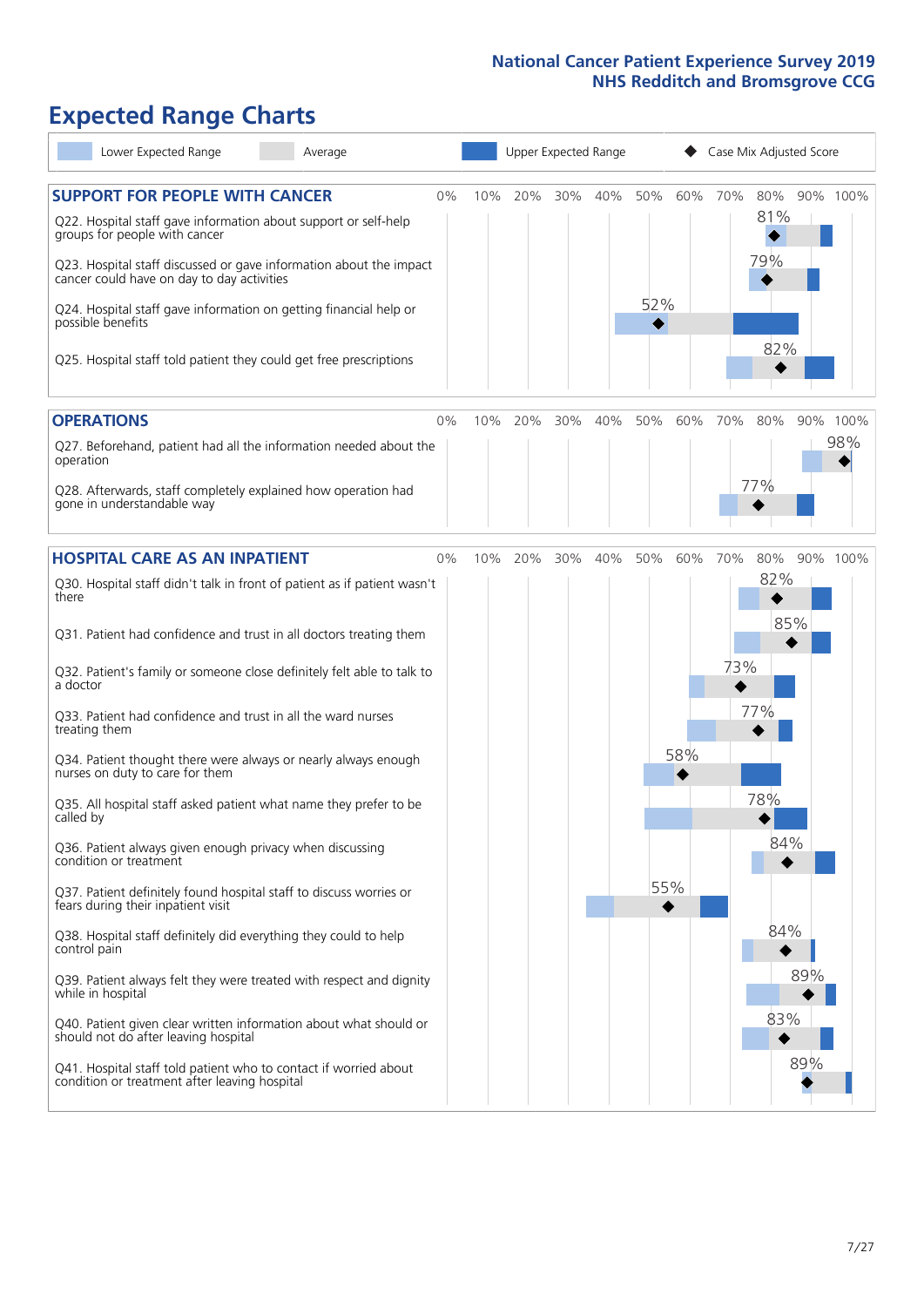## **Expected Range Charts**

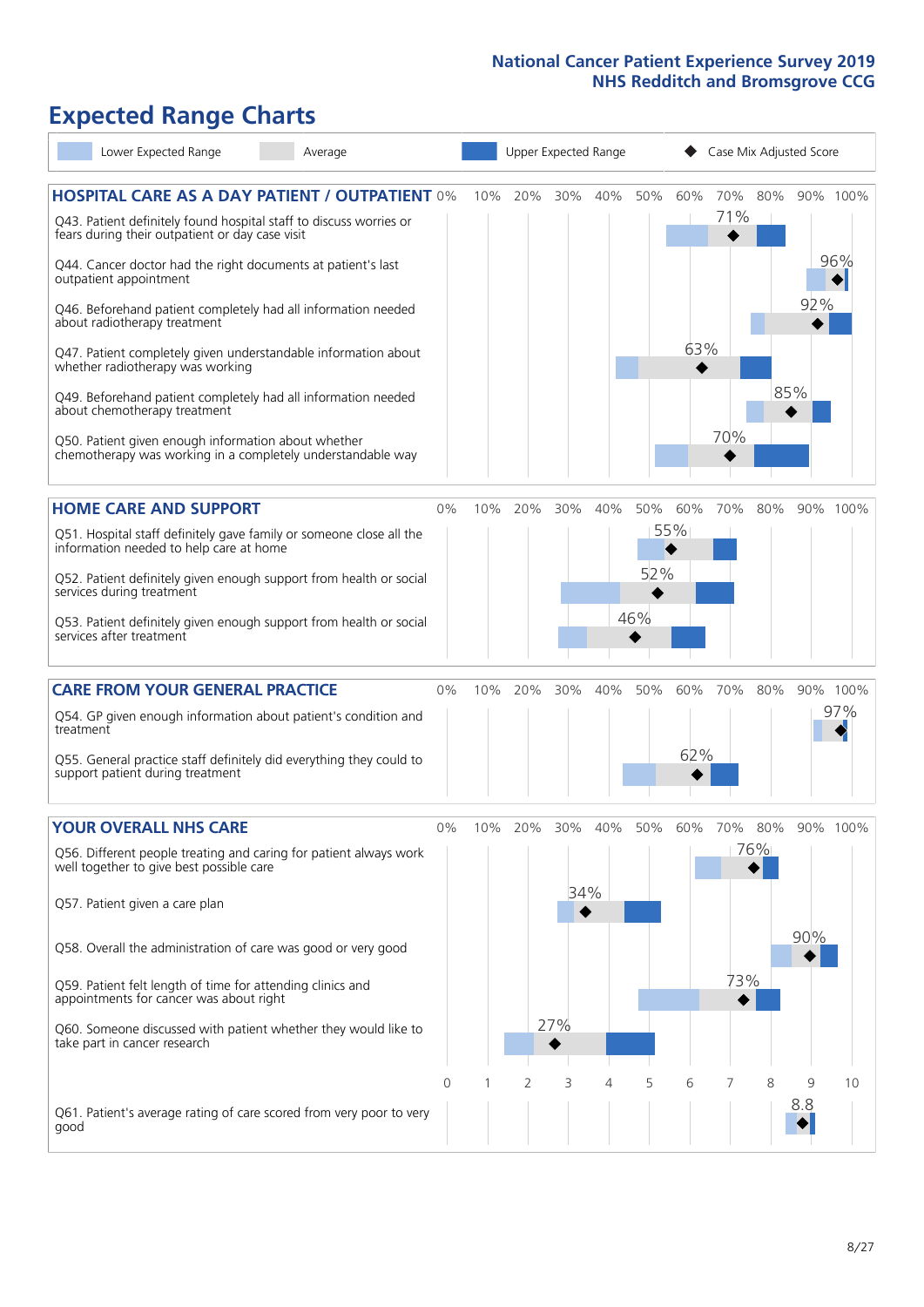# **Comparability Tables**

\* Indicates where a score has been suppressed because there are less than 21 responses.

\*\* No score available for 2018.

or  $\blacktriangledown$  $\blacktriangle$ 

Change 2018-2019: Indicates where 2019 score is significantly higher or lower than 2018 score Change Overall: Indicates significant change overall (2015, 2016, 2017, 2018 and 2019).

Adjusted Score below Lower Expected Range Adjusted Score between Upper and Lower Expected Ranges Adjusted Score above Upper Expected Range

|                                                                             |           | Case Mix Adjusted Scores<br>Unadjusted Scores |           |               |                                          |         |               |                                     |                |                   |
|-----------------------------------------------------------------------------|-----------|-----------------------------------------------|-----------|---------------|------------------------------------------|---------|---------------|-------------------------------------|----------------|-------------------|
|                                                                             | 2018<br>n | 2018<br>Score                                 | 2019<br>n | 2019<br>Score | $\sqrt{Change} Change $<br>2018-<br>2019 | Overall | 2019<br>Score | Lower<br>Expected Expected<br>Range | Upper<br>Range | National<br>Score |
| <b>SEEING YOUR GP</b>                                                       |           |                                               |           |               |                                          |         |               |                                     |                |                   |
| Q1. Saw GP once or twice before being told they needed to go<br>to hospital | 242       | 79%                                           | 239       | 79%           |                                          |         | 78%           | 74%                                 | 84%            | 79%               |
| Q2. Patient thought they were seen as soon as necessary                     | 320       | 81%                                           | 308       | 82%           |                                          |         | 81%           | 80%                                 | 88%            | 84%               |
| <b>DIAGNOSTIC TESTS</b>                                                     |           |                                               |           |               |                                          |         |               |                                     |                |                   |

| Q5. Received all the information needed about the test                    | $**$ | **  | 256 | 94% |  | 94% | 92% | 98% | 95% |
|---------------------------------------------------------------------------|------|-----|-----|-----|--|-----|-----|-----|-----|
| Q6. The length of time waiting for the test to be done was<br>about right | 282  | 87% | 263 | 81% |  | 80% | 84% | 92% | 88% |
| Q7. Test results explained in completely understandable way               | 285  | 79% | 265 | 78% |  | 78% | 75% | 85% | 80% |

| <b>FINDING OUT WHAT WAS WRONG WITH YOU</b>                                                      |     |     |     |     |     |     |     |     |
|-------------------------------------------------------------------------------------------------|-----|-----|-----|-----|-----|-----|-----|-----|
| Q10. Patient told they could bring a family member or friend<br>when first told they had cancer | 297 | 83% | 285 | 79% | 78% | 71% | 83% | 77% |
| Q11. Patient felt they were told sensitively that they had cancer                               | 319 | 83% | 309 | 83% | 83% | 82% | 90% | 86% |
| Q12. Patient completely understood the explanation of what<br>was wrong                         | 322 | 75% | 314 | 73% | 72% | 68% | 78% | 73% |
| Q13. Patient given easy to understand written information<br>about the type of cancer they had  | 297 | 73% | 273 | 74% | 72% | 69% | 80% | 74% |

| <b>DECIDING THE BEST TREATMENT FOR YOU</b>                                                              |      |     |     |     |  |     |     |     |     |
|---------------------------------------------------------------------------------------------------------|------|-----|-----|-----|--|-----|-----|-----|-----|
| Q14. Patient felt that treatment options were completely<br>explained                                   | 284  | 81% | 279 | 82% |  | 82% | 79% | 88% | 83% |
| Q15. Patient felt possible side effects were definitely explained<br>in an understandable way           | 311  | 72% | 296 | 70% |  | 70% | 68% | 78% | 73% |
| Q16. Patient definitely given practical advice and support in<br>dealing with side effects of treatment | 306  | 66% | 287 | 66% |  | 66% | 62% | 73% | 67% |
| Q17. Patient definitely told about side effects that could affect<br>them in the future                 | 292  | 53% | 275 | 56% |  | 55% | 51% | 63% | 57% |
| Q18. Patient definitely involved as much as they wanted in<br>decisions about care and treatment        | $**$ | **  | 303 | 79% |  | 78% | 77% | 85% | 81% |

| <b>CLINICAL NURSE SPECIALIST (CNS)</b>                                                    |     |     |     |     |  |     |     |     |     |
|-------------------------------------------------------------------------------------------|-----|-----|-----|-----|--|-----|-----|-----|-----|
| Q19. Patient given the name of a CNS who would support them<br>through their treatment    | 305 | 92% | 288 | 86% |  | 87% | 89% | 95% | 92% |
| Q20. Patient found it very or quite easy to contact their CNS                             | 248 | 81% | 222 | 87% |  | 87% | 80% | 90% | 85% |
| Q21. Patient got understandable answers to important<br>questions all or most of the time | 238 | 86% | 210 | 90% |  | 90% | 83% | 92% | 87% |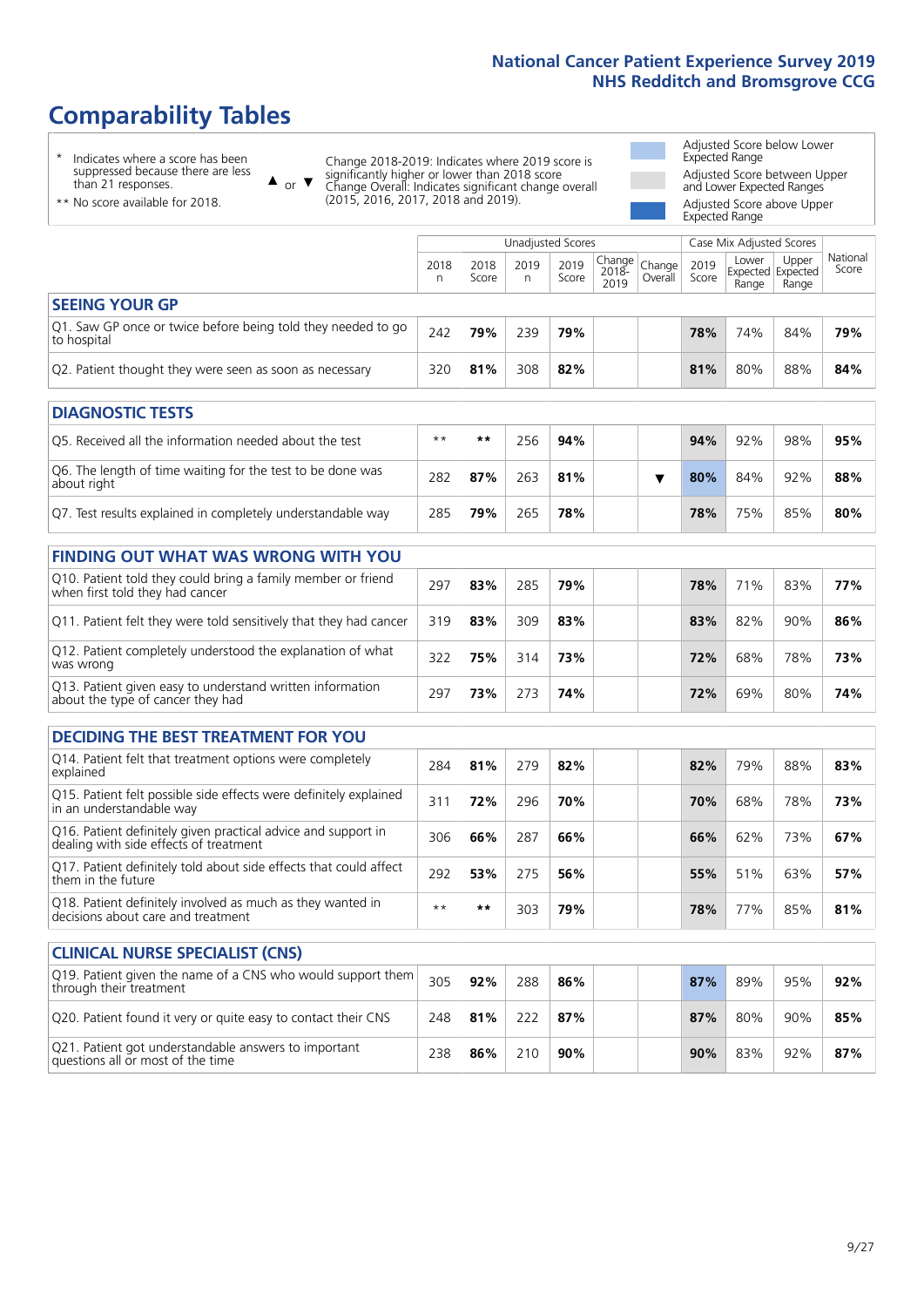# **Comparability Tables**

\* Indicates where a score has been suppressed because there are less than 21 responses.

\*\* No score available for 2018.

 $\triangle$  or  $\nabla$ 

Change 2018-2019: Indicates where 2019 score is significantly higher or lower than 2018 score Change Overall: Indicates significant change overall (2015, 2016, 2017, 2018 and 2019).

Adjusted Score below Lower Expected Range Adjusted Score between Upper and Lower Expected Ranges Adjusted Score above Upper Expected Range

|                                                                                                                   |              |               | Unadjusted Scores |               |                         |                   |               | Case Mix Adjusted Scores |                                     |                   |
|-------------------------------------------------------------------------------------------------------------------|--------------|---------------|-------------------|---------------|-------------------------|-------------------|---------------|--------------------------|-------------------------------------|-------------------|
|                                                                                                                   | 2018<br>n    | 2018<br>Score | 2019<br>n         | 2019<br>Score | Change<br>2018-<br>2019 | Change<br>Overall | 2019<br>Score | Lower<br>Range           | Upper<br>Expected Expected<br>Range | National<br>Score |
| <b>SUPPORT FOR PEOPLE WITH CANCER</b>                                                                             |              |               |                   |               |                         |                   |               |                          |                                     |                   |
| Q22. Hospital staff gave information about support or self-help<br>groups for people with cancer                  | 238          | 82%           | 223               | 82%           |                         |                   | 81%           | 84%                      | 92%                                 | 88%               |
| Q23. Hospital staff discussed or gave information about the<br>impact cancer could have on day to day activities  | 207          | 77%           | 200               | 80%           |                         |                   | 79%           | 79%                      | 89%                                 | 84%               |
| Q24. Hospital staff gave information on getting financial help or<br>possible benefits                            | 160          | 50%           | 148               | 51%           |                         |                   | 52%           | 55%                      | 71%                                 | 63%               |
| Q25. Hospital staff told patient they could get free prescriptions                                                | 139          | 86%           | 135               | 83%           |                         |                   | 82%           | 75%                      | 88%                                 | 82%               |
| <b>OPERATIONS</b>                                                                                                 |              |               |                   |               |                         |                   |               |                          |                                     |                   |
| Q27. Beforehand, patient had all the information needed about<br>the operation                                    | 163          | 94%           | 114               | 98%           |                         |                   | 98%           | 93%                      | 100%                                | 96%               |
| Q28. Afterwards, staff completely explained how operation had<br>gone in understandable way                       | 160          | 78%           | 118               | 77%           |                         |                   | 77%           | 72%                      | 87%                                 | 79%               |
| <b>HOSPITAL CARE AS AN INPATIENT</b>                                                                              |              |               |                   |               |                         |                   |               |                          |                                     |                   |
| Q30. Hospital staff didn't talk in front of patient as if patient<br>wasn't there                                 | $* *$        | **            | 126               | 83%           |                         |                   | 82%           | 77%                      | 90%                                 | 84%               |
| Q31. Patient had confidence and trust in all doctors treating<br>them                                             | $* *$        | $***$         | 127               | 86%           |                         |                   | 85%           | 77%                      | 90%                                 | 84%               |
| Q32. Patient's family or someone close definitely felt able to talk<br>to a doctor                                | $* *$        | $***$         | 105               | 72%           |                         |                   | 73%           | 64%                      | 81%                                 | 72%               |
| Q33. Patient had confidence and trust in all the ward nurses<br>treating them                                     | $* *$        | **            | 126               | 78%           |                         |                   | 77%           | 67%                      | 82%                                 | 74%               |
| Q34. Patient thought there were always or nearly always<br>enough nurses on duty to care for them                 | $**$         | $***$         | 127               | 59%           |                         |                   | 58%           | 56%                      | 73%                                 | 64%               |
| Q35. All hospital staff asked patient what name they prefer to<br>be called by                                    | $* *$        | **            | 125               | 79%           |                         |                   | 78%           | 61%                      | 81%                                 | 71%               |
| Q36. Patient always given enough privacy when discussing<br>condition or treatment                                | $* *$        | $***$         | 125               | 85%           |                         |                   | 84%           | 78%                      | 91%                                 | 85%               |
| Q37. Patient definitely found hospital staff to discuss worries or<br>fears during their inpatient visit          | $* *$        | **            | 83                | 55%           |                         |                   | 55%           | 41%                      | 63%                                 | 52%               |
| Q38. Hospital staff definitely did everything they could to help<br>control pain                                  | $* *$        | $***$         | 110               | 84%           |                         |                   | 84%           | 76%                      | 90%                                 | 83%               |
| Q39. Patient always felt they were treated with respect and<br>dignity while in hospital                          | $* *$        | **            | 127               | 90%           |                         |                   | 89%           | 82%                      | 93%                                 | 88%               |
| Q40. Patient given clear written information about what should<br>or should not do after leaving hospital         | $\star\star$ | $***$         | 115               | 84%           |                         |                   | 83%           | 80%                      | 92%                                 | 86%               |
| Q41. Hospital staff told patient who to contact if worried about<br>condition or treatment after leaving hospital | $**$         | **            | 116               | 90%           |                         |                   | 89%           | 90%                      | 98%                                 | 94%               |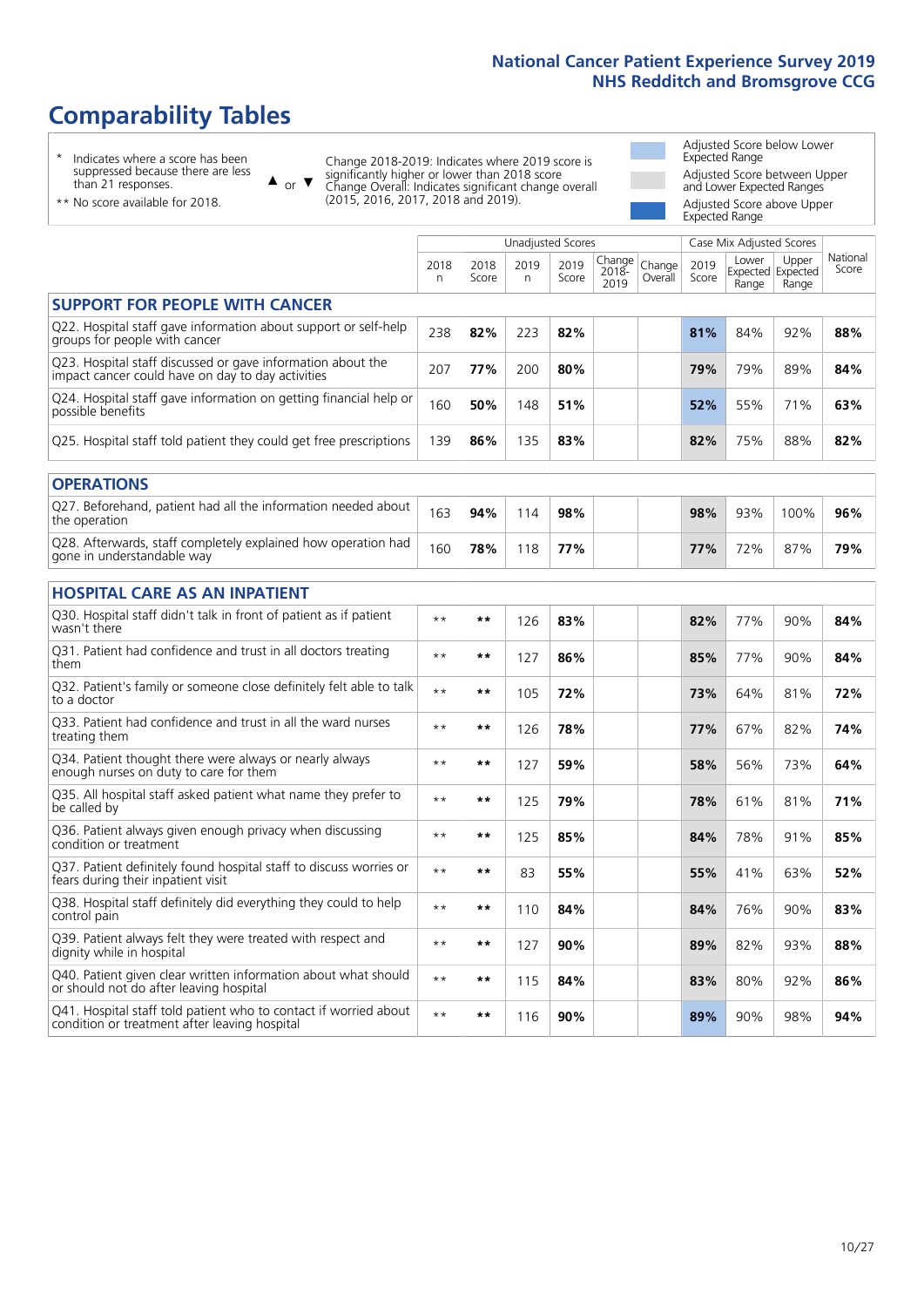# **Comparability Tables**

\* Indicates where a score has been suppressed because there are less than 21 responses.

\*\* No score available for 2018.

 $\triangle$  or  $\nabla$ 

Change 2018-2019: Indicates where 2019 score is significantly higher or lower than 2018 score Change Overall: Indicates significant change overall (2015, 2016, 2017, 2018 and 2019).

Adjusted Score below Lower Expected Range Adjusted Score between Upper and Lower Expected Ranges Adjusted Score above Upper Expected Range

|                                                                                                                       |              |               |            | Unadjusted Scores |                         |                   |               | Case Mix Adjusted Scores            |                |                   |
|-----------------------------------------------------------------------------------------------------------------------|--------------|---------------|------------|-------------------|-------------------------|-------------------|---------------|-------------------------------------|----------------|-------------------|
|                                                                                                                       | 2018<br>n.   | 2018<br>Score | 2019<br>n. | 2019<br>Score     | Change<br>2018-<br>2019 | Change<br>Overall | 2019<br>Score | Lower<br>Expected Expected<br>Range | Upper<br>Range | National<br>Score |
| <b>HOSPITAL CARE AS A DAY PATIENT / OUTPATIENT</b>                                                                    |              |               |            |                   |                         |                   |               |                                     |                |                   |
| Q43. Patient definitely found hospital staff to discuss worries or<br>fears during their outpatient or day case visit | 254          | 75%           | 226        | 72%               |                         |                   | 71%           | 65%                                 | 76%            | 71%               |
| Q44. Cancer doctor had the right documents at patient's last<br>outpatient appointment                                | 291          | 96%           | 265        | 97%               |                         |                   | 96%           | 93%                                 | 98%            | 96%               |
| Q46. Beforehand patient completely had all information needed<br>about radiotherapy treatment                         | 89           | 90%           | 71         | 92%               |                         |                   | 92%           | 78%                                 | 94%            | 86%               |
| Q47. Patient completely given understandable information<br>about whether radiotherapy was working                    | 71           | 62%           | 59         | 63%               |                         |                   | 63%           | 47%                                 | 72%            | 60%               |
| Q49. Beforehand patient completely had all information needed<br>about chemotherapy treatment                         | 172          | 84%           | 138        | 86%               |                         |                   | 85%           | 78%                                 | 90%            | 84%               |
| Q50. Patient given enough information about whether<br>chemotherapy was working in a completely understandable way    | 154          | 70%           | 126        | 71%               |                         |                   | 70%           | 59%                                 | 76%            | 68%               |
| <b>HOME CARE AND SUPPORT</b>                                                                                          |              |               |            |                   |                         |                   |               |                                     |                |                   |
| Q51. Hospital staff definitely gave family or someone close all<br>the information needed to help care at home        | 265          | 60%           | 250        | 56%               |                         |                   | 55%           | 54%                                 | 66%            | 60%               |
| Q52. Patient definitely given enough support from health or<br>social services during treatment                       | 157          | 50%           | 150        | 53%               |                         |                   | 52%           | 43%                                 | 62%            | 52%               |
| Q53. Patient definitely given enough support from health or<br>social services after treatment                        | 86           | 42%           | 87         | 48%               |                         |                   | 46%           | 35%                                 | 55%            | 45%               |
| CARE FROM YOUR GENERAL PRACTICE                                                                                       |              |               |            |                   |                         |                   |               |                                     |                |                   |
| Q54. GP given enough information about patient's condition<br>and treatment                                           | 275          | 95%           | 246        | 98%               |                         |                   | 97%           | 93%                                 | 98%            | 95%               |
| Q55. General practice staff definitely did everything they could<br>to support patient during treatment               | 238          | 64%           | 215        | 63%               |                         |                   | 62%           | 52%                                 | 65%            | 58%               |
| <b>YOUR OVERALL NHS CARE</b>                                                                                          |              |               |            |                   |                         |                   |               |                                     |                |                   |
| Q56. Different people treating and caring for patient always                                                          |              |               |            |                   |                         |                   |               |                                     |                |                   |
| work well together to give best possible care                                                                         | $\star\star$ | **            | 293        | 76%               |                         |                   | 76%           | 68%                                 | 78%            | 73%               |
| Q57. Patient given a care plan                                                                                        | 251          | 40%           | 233        | 34%               |                         |                   | 34%           | 31%                                 | 44%            | 38%               |
| Q58. Overall the administration of care was good or very good                                                         | 323          | 92%           | 305        | 90%               |                         |                   | 90%           | 85%                                 | 92%            | 89%               |
| Q59. Patient felt length of time for attending clinics and<br>appointments for cancer was about right                 | 320          | 75%           | 306        | 74%               |                         |                   | 73%           | 62%                                 | 76%            | 69%               |
| Q60. Someone discussed with patient whether they would like<br>to take part in cancer research                        | 309          | 30%           | 293        | 27%               |                         |                   | 27%           | 21%                                 | 39%            | 30%               |
| Q61. Patient's average rating of care scored from very poor to<br>very good                                           | 314          | 8.8           | 305        | 8.8               |                         |                   | 8.8           | 8.6                                 | 9.0            | 8.8               |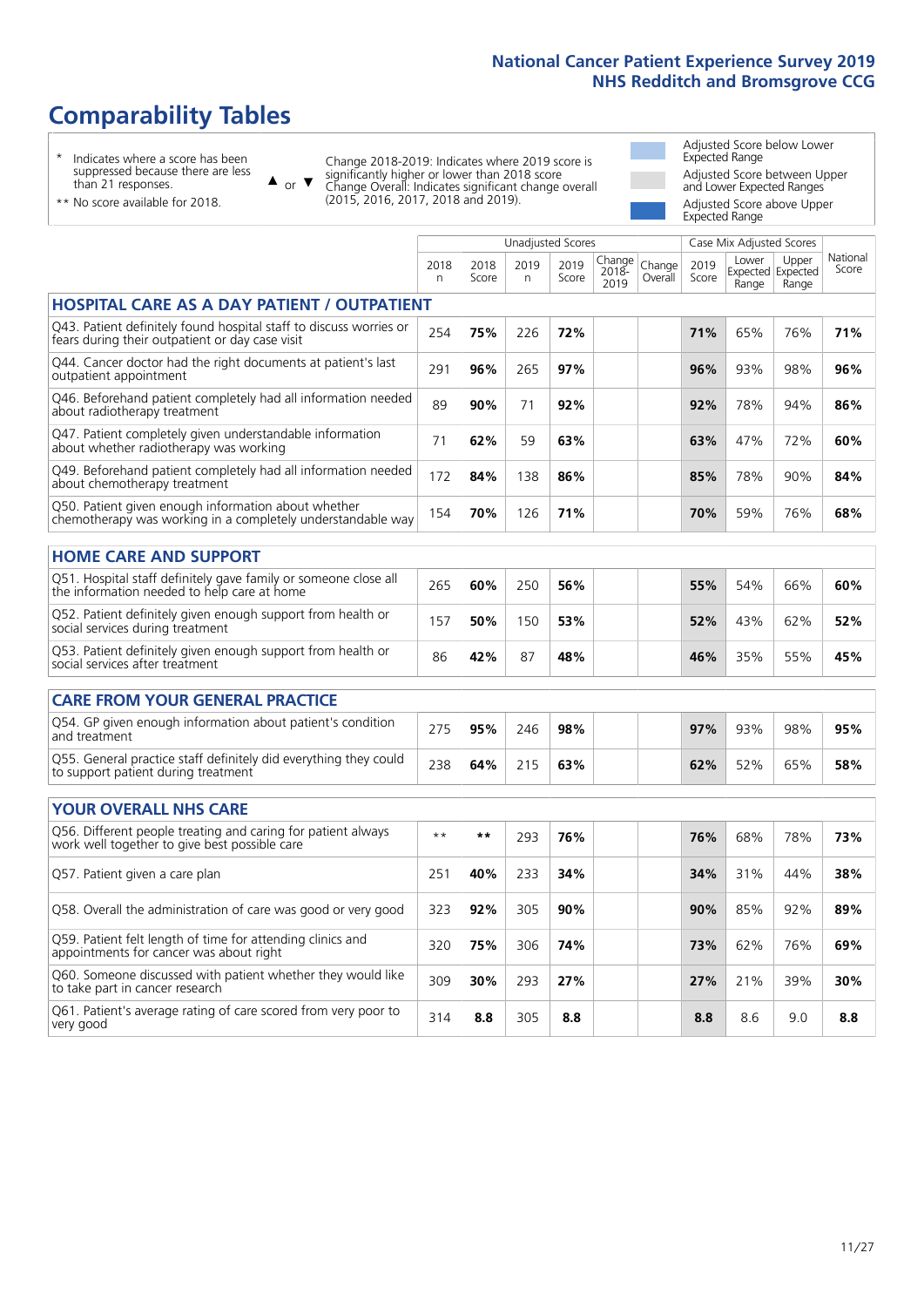- \* Indicates where a score has been suppressed because there are less than 21 responses.
- n.a. Indicates that there were no respondents for that tumour group.

| <b>SEEING YOUR GP</b>                           |            |         |               |                   |                    |                |                  |                 | Tumour Group |         |                                                     |                 |                |             |                |
|-------------------------------------------------|------------|---------|---------------|-------------------|--------------------|----------------|------------------|-----------------|--------------|---------|-----------------------------------------------------|-----------------|----------------|-------------|----------------|
|                                                 |            | Brain   | <b>Breast</b> | Colorectal<br>LGT | ᠊ᢛ<br>Gynaecologic | Haematological | Head and<br>Neck | Lung            | Prostate     | Sarcoma | Skin                                                | Upper<br>Gastro | –<br>Irologica | Other       | All<br>Cancers |
| Q1. Saw GP once or twice before being told they | <b>CCG</b> |         | $n.a.$ 93%    |                   |                    | 68%            | $\star$          | $\star$         | 79%          |         | $\star$                                             | $\star$         |                | 88% 64% 79% |                |
| needed to go to hospital                        | National   | 59%     |               | 94% 75% 77%       |                    |                |                  | 67% 79% 71% 82% |              |         | 71% 90% 74% 83% 74% 79%                             |                 |                |             |                |
| Q2. Patient thought they were seen as soon as   | <b>CCG</b> | $\star$ |               | 91% 89%           |                    | 85%            | $\star$          | $\star$         | 71%          | $\star$ | $\star$                                             | $\star$         |                | 79% 74% 82% |                |
| necessary                                       | National   | 79%     |               |                   |                    |                |                  |                 |              |         | 89% 83% 81% 82% 81% 84% 86% 69% 85% 79% 85% 79% 84% |                 |                |             |                |

#### **DIAGNOSTIC TESTS** Tumour Group

|                                                   |              | Brain<br>CNS | <b>Breast</b> | Colorectal<br>LGT | ᠊ᢛ<br>Gynaecologic | Haematological              | Head and<br>Neck | Lung        | Prostate | Sarcoma | Skin    | Upper<br>Gastro | rological                                   | Other | All<br>Cancers |
|---------------------------------------------------|--------------|--------------|---------------|-------------------|--------------------|-----------------------------|------------------|-------------|----------|---------|---------|-----------------|---------------------------------------------|-------|----------------|
| Q5. Received all the information needed about     | CCG          | $\star$      |               | 98% 96%           |                    | 100%                        | $\star$          | $\star$     | 91%      |         | $\star$ | $\star$         |                                             |       | 93% 81% 94%    |
| $\vert$ the test                                  | National     | 93%          | 95%           | 95%               |                    | 93% 95%                     |                  | 93% 95% 95% |          | 93%     | 96%     | 95%             | 95%                                         |       | 95% 95%        |
| Q6. The length of time waiting for the test to be | <b>CCG</b>   | $\star$      | 89%           | 88%               | $\star$            | 86%                         | $\star$          | $\star$     | 67%      | $\star$ | $\star$ | $\star$         |                                             |       | 89% 63% 81%    |
| done was about right                              | National     |              | 84% 91% 88%   |                   |                    |                             |                  |             |          |         |         |                 | 86% 89% 88% 87% 87% 81% 87% 84% 87% 86% 88% |       |                |
| Q7. Test results explained in completely          | CCG          | $\star$      |               | 80% 81%           | $\star$            | 76%                         | $\star$          | $\star$     | 78%      | $\star$ | $\star$ | $\star$         |                                             |       | 79% 66% 78%    |
| understandable way                                | National 71% |              |               |                   |                    | 83% 82% 77% 77% 79% 80% 80% |                  |             |          |         |         |                 | 78% 84% 75% 80% 76% 80%                     |       |                |

| <b>FINDING OUT WHAT WAS WRONG WITH YOU</b>        |          |         |               |                        |                |                |                        | Tumour Group        |          |         |         |                 |            |         |                |
|---------------------------------------------------|----------|---------|---------------|------------------------|----------------|----------------|------------------------|---------------------|----------|---------|---------|-----------------|------------|---------|----------------|
|                                                   |          | Brain   | <b>Breast</b> | olorectal.<br>LGT<br>Ū | Gynaecological | Haematological | ad and<br>Neck<br>Head | Lung                | Prostate | Sarcoma | Skin    | Upper<br>Gastro | Irological | Other   | All<br>Cancers |
| Q10. Patient told they could bring a family       | CCG      | $\star$ | 90% 81%       |                        |                | 74%            | $\star$                | $\star$             | 79%      | $\star$ | $\star$ | $\star$         | 74%        | 62%     | 79%            |
| member or friend when first told they had cancer  | National | 85%     | 82%           | 82%                    | 71%            | 71%            | 71%                    | 77%                 | 79%      | 73%     | 69%     | 76%             | 73%        | 75%     | 77%            |
| Q11. Patient felt they were told sensitively that | CCG      | $\star$ | 89%           | 93%                    |                | 80%            | $\star$                | $\star$             | 72%      | $\star$ | $\star$ | $\star$         | 89%        | 88%     | 83%            |
| they had cancer                                   | National | 79%     | 89% 87%       |                        | 82%            |                | 84% 87%                | 83%                 | 86%      | 84%     |         | 89% 81%         |            | 84% 83% | 86%            |
| Q12. Patient completely understood the            | CCG      | $\star$ | 76%           | 86%                    |                | 65%            | $\star$                | $\star$             | 78%      | $\star$ | $\star$ |                 | 72%        | 62% 73% |                |
| explanation of what was wrong                     | National | 66%     | 77%           | 79%                    | 73%            | 60%            | 78%                    | 76%                 | 79%      | 67%     | 80%     | 70%             | 77%        | 70%     | 73%            |
| Q13. Patient given easy to understand written     | CCG      | $\star$ |               | 73% 84%                |                | 79%            | $\star$                | $\star$             | 82%      | $\ast$  | $\star$ | $\star$         | 71%        | 52%     | 74%            |
| information about the type of cancer they had     | National | 66%     | 78%           | 73%                    | 71%            | 76%            |                        | 69% 67% 83% 67% 84% |          |         |         | 67%             | 74%        | 65%     | 74%            |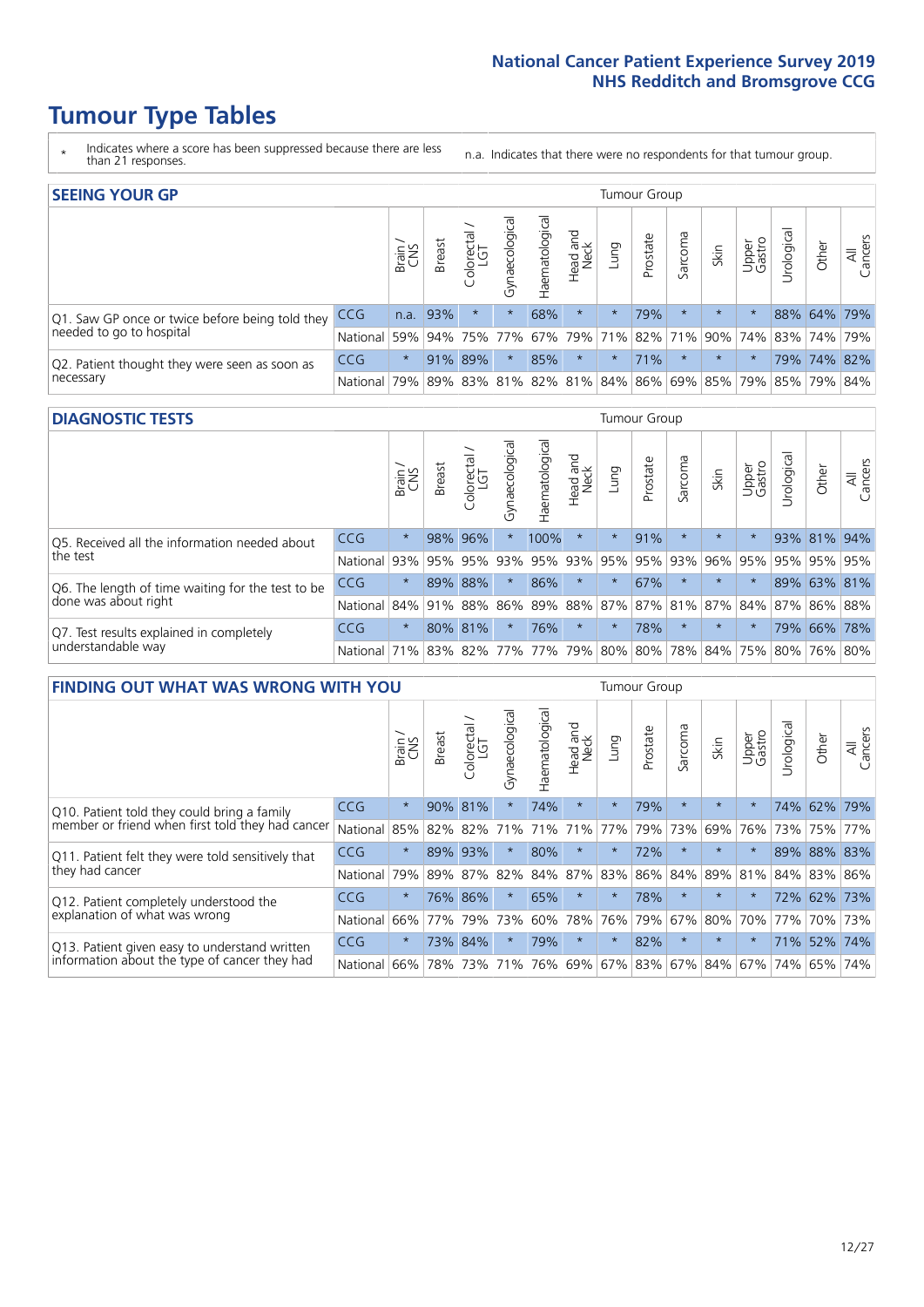\* Indicates where a score has been suppressed because there are less than 21 responses.

n.a. Indicates that there were no respondents for that tumour group.

| <b>DECIDING THE BEST TREATMENT FOR YOU</b>         |            |         |               |                       |                |                |                        |         | <b>Tumour Group</b> |                                     |         |                 |            |         |                |
|----------------------------------------------------|------------|---------|---------------|-----------------------|----------------|----------------|------------------------|---------|---------------------|-------------------------------------|---------|-----------------|------------|---------|----------------|
|                                                    |            | Brain   | <b>Breast</b> | olorectal<br>LGT<br>Ũ | Gynaecological | Haematological | ad and<br>Neck<br>Head | Lung    | Prostate            | Sarcoma                             | Skin    | Upper<br>Gastro | Jrological | Other   | All<br>Cancers |
| Q14. Patient felt that treatment options were      | CCG        | n.a.    | 83%           | 96%                   | $\star$        | 76%            | $\star$                | $\star$ | 80%                 | $\star$                             | $\star$ | $\star$         | $\star$    | 61%     | 82%            |
| completely explained                               | National   | 85%     | 85%           | 85%                   | 85%            | 82%            | 87%                    | 84%     | 83%                 | 83%                                 | 89%     | 81%             | 83%        | 79% 83% |                |
| Q15. Patient felt possible side effects were       | <b>CCG</b> | $\star$ | 60%           | 96%                   | $\star$        | 63%            | $\star$                | $\star$ | 81%                 | $\star$                             | $\star$ | $\star$         |            | 66% 48% | 70%            |
| definitely explained in an understandable way      | National   | 69%     | 74%           | 76%                   | 75%            | 69%            | 73%                    | 74%     | 73%                 | 73%                                 | 77%     | 72%             | 71%        | 70%     | 73%            |
| Q16. Patient definitely given practical advice and | <b>CCG</b> | $\star$ | 73%           | 78%                   | $\star$        | 66%            | $\star$                | $\star$ | 66%                 | $\star$                             |         | $\star$         |            | 56% 44% | 66%            |
| support in dealing with side effects of treatment  | National   | 63%     | 70%           | 70%                   | 69%            | 65%            | 70%                    | 69%     | 65%                 | 66%                                 | 71%     | 66%             | 63%        | 64%     | 67%            |
| Q17. Patient definitely told about side effects    | <b>CCG</b> | $\star$ | 49%           | 65%                   |                | 48%            | $\star$                | $\star$ | 70%                 | $\star$                             | $\star$ | $\star$         |            | 55% 37% | 56%            |
| that could affect them in the future               | National   | 62%     | 57%           | 59%                   | 56%            | 51%            | 64%                    | 56%     | 66%                 | 54%                                 | 66%     | 53%             |            | 56% 52% | 57%            |
| Q18. Patient definitely involved as much as they   | <b>CCG</b> | $\star$ | 83%           | 89%                   | $\star$        | 70%            | $\star$                | $\star$ | 79%                 | $\star$                             | $\star$ | $\star$         |            | 74% 70% | 79%            |
| wanted in decisions about care and treatment       | National   | 79%     |               |                       |                |                |                        |         |                     | 81% 83% 81% 80% 81% 81% 84% 81% 87% |         | 79%             | 79%        | 78% 81% |                |

#### **CLINICAL NURSE SPECIALIST (CNS)** Tumour Group

|                                             |                                                                  | Brain   | <b>Breast</b>   | Colorectal<br>LGT | Gynaecologica | ক<br>Ü<br>aematologi<br>Ĩ | Head and<br>Neck | Lung                  | Prostate | Sarcoma | Skin    | Upper<br>Gastro | rological | Other       | All<br>Cancers |
|---------------------------------------------|------------------------------------------------------------------|---------|-----------------|-------------------|---------------|---------------------------|------------------|-----------------------|----------|---------|---------|-----------------|-----------|-------------|----------------|
| Q19. Patient given the name of a CNS who    | CCG                                                              | $\star$ |                 | 88% 89%           |               | 83%                       | $\star$          |                       | 86%      | $\star$ | $\star$ | $\star$         |           | 78% 78% 86% |                |
| would support them through their treatment  | National                                                         | 95%     | 95%             | 92%               | 95%           | 92%                       | 91%              | 94% 91%               |          |         | 91% 91% | 93%             | 85%       | 89%         | 92%            |
| Q20. Patient found it very or quite easy to | <b>CCG</b>                                                       | $\star$ |                 | 88% 88%           |               | 90%                       | $\star$          | $\star$               | 80%      | $\star$ | $\star$ | $\star$         |           | 90%         | 87%            |
| contact their CNS                           | National                                                         |         | 86% 84% 88% 85% |                   |               |                           |                  | 87%   86%   86%   80% |          |         |         | 86% 90% 85% 83% |           | 83%         | 85%            |
| Q21. Patient got understandable answers to  | CCG                                                              | $\star$ | 90%             |                   |               | 89%                       | $\star$          | $\star$               | 88%      | $\star$ | $\star$ | $\star$         | $\star$   | $\star$     | 90%            |
| important questions all or most of the time | National 82% 87% 89% 86% 89% 88% 86% 87% 87% 93% 86% 87% 86% 87% |         |                 |                   |               |                           |                  |                       |          |         |         |                 |           |             |                |

| <b>SUPPORT FOR PEOPLE WITH CANCER</b>                                                             |                      |         |               |                             |                |                     |                        |         | <b>Tumour Group</b> |                      |                         |                 |           |         |                |
|---------------------------------------------------------------------------------------------------|----------------------|---------|---------------|-----------------------------|----------------|---------------------|------------------------|---------|---------------------|----------------------|-------------------------|-----------------|-----------|---------|----------------|
|                                                                                                   |                      | Brain   | <b>Breast</b> | olorectal.<br>LGT<br>$\cup$ | Gynaecological | Haematological      | ad and<br>Neck<br>Head | Lung    | Prostate            | arcoma<br>$\sqrt{ }$ | Skin                    | Upper<br>Gastro | Jrologica | Other   | All<br>Cancers |
| Q22. Hospital staff gave information about<br>support or self-help groups for people with         | CCG                  | $\star$ | 91%           | $\star$                     | $\star$        | 78%                 | $\star$                | $\star$ | 82%                 | $\star$              | $\star$                 | $\star$         | $\star$   | 68%     | 82%            |
| cancer                                                                                            | National             | 92%     | 92%           | 88%                         | 87%            | 86%                 | 88%                    | 87%     | 91%                 | 86%                  | 90%                     | 88%             | 81%       | 83%     | 88%            |
| Q23. Hospital staff discussed or gave information<br>about the impact cancer could have on day to | CCG                  | $\star$ | 100%          | $\star$                     | $\star$        | 58%                 | $\star$                | $\star$ | 78%                 | $\star$              | $\star$                 | $\star$         | $\star$   | 67%     | 80%            |
| day activities                                                                                    | National             | 84%     | 86%           | 85%                         | 82%            | 84%                 | 84%                    | 83%     | 88%                 | 81%                  | 86%                     | 83%             | 78%       | 79%     | 84%            |
| Q24. Hospital staff gave information on getting                                                   | CCG                  | $\star$ | 59%           | $\star$                     | $\star$        | $\star$             | $\star$                | $\star$ | 48%                 | $\star$              | $\star$                 | $\star$         | $\star$   | $\star$ | 51%            |
| financial help or possible benefits                                                               | National             | 78%     |               | 68% 61%                     | 66%            | 61%                 | 67%                    | 72%     | 55%                 | 64%                  | 60%                     | 64%             | 47%       | 59%     | 63%            |
| Q25. Hospital staff told patient they could get                                                   | <b>CCG</b>           | $\star$ | 79%           | $\star$                     | $\star$        | $\star$             | $\star$                | $\star$ | 85%                 | $\star$              | $\star$                 | $\star$         | $\star$   | $\star$ | 83%            |
| tree prescriptions                                                                                | National 82% 81% 83% |         |               |                             |                | 79% 87% 84% 86% 80% |                        |         |                     |                      | 78% 71% 84% 73% 81% 82% |                 |           |         |                |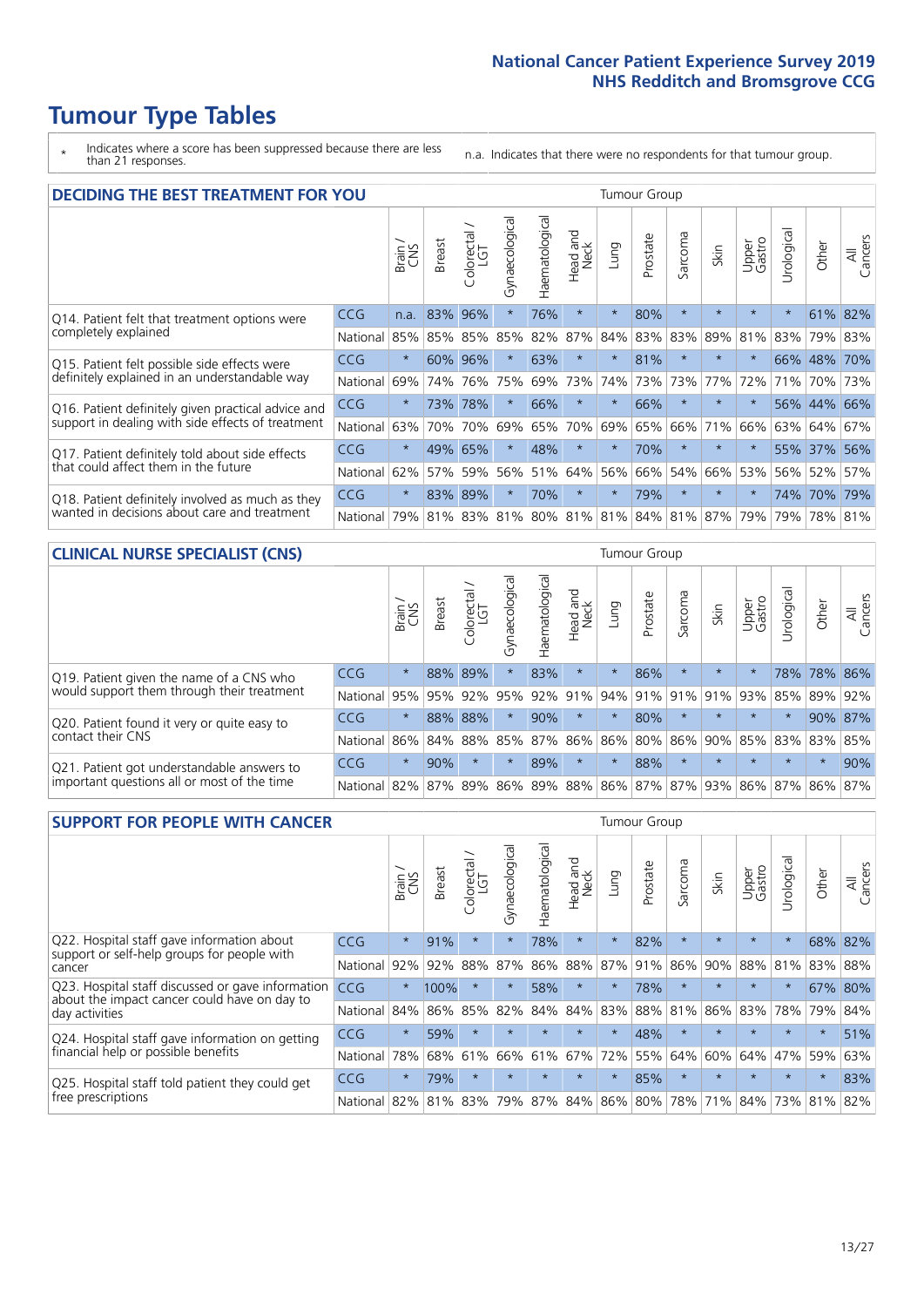- \* Indicates where a score has been suppressed because there are less than 21 responses.
- n.a. Indicates that there were no respondents for that tumour group.

| <b>OPERATIONS</b>                                |          |              |               |                   |                   |                |                  |             | Tumour Group |         |                     |                 |                                                  |           |                |
|--------------------------------------------------|----------|--------------|---------------|-------------------|-------------------|----------------|------------------|-------------|--------------|---------|---------------------|-----------------|--------------------------------------------------|-----------|----------------|
|                                                  |          | Brain<br>CNS | <b>Breast</b> | Colorectal<br>LGT | ক<br>Gynaecologic | Haematological | Head and<br>Neck | <b>Gunn</b> | Prostate     | Sarcoma | Skin                | Upper<br>Gastro | rological                                        | Other     | All<br>Cancers |
| Q27. Beforehand, patient had all the information | CCG      | n.a.         | 100%          |                   | $\star$           | $\star$        | $\star$          | $\star$     | $\star$      | $\star$ | $\star$             | $\star$         | 100%                                             | $\ast$    | 98%            |
| needed about the operation                       | National | 96%          | 97%           | 96%               |                   |                |                  |             |              |         |                     |                 | 96%  94%  96%  95%  97%  95%  96%  96%  95%  95% |           | 96%            |
| Q28. Afterwards, staff completely explained how  | CCG      | n.a.         | 78%           |                   | $\star$           | $\star$        | $\star$          | $\star$     | $\star$      | $\star$ | $\star$             | $\star$         | 63%                                              | $\star$   | 77%            |
| operation had gone in understandable way         | National | 76%          |               | 79% 83%           |                   |                | 79%   78%   79%  |             |              |         | 79% 78% 80% 82% 79% |                 |                                                  | 76%   77% | 79%            |

#### **HOSPITAL CARE AS AN INPATIENT** Tumour Group

|                                                                                                  |            | Brain   | Breast  | Colorectal /<br>LGT | Gynaecological | Haematological | Head and<br>Neck | Lung        | Prostate | Sarcoma | Skin | Upper<br>Gastro | Urological | Other   | All<br>Cancers |
|--------------------------------------------------------------------------------------------------|------------|---------|---------|---------------------|----------------|----------------|------------------|-------------|----------|---------|------|-----------------|------------|---------|----------------|
| Q30. Hospital staff didn't talk in front of patient                                              | CCG        | $\star$ | $\star$ | $\star$             | $\star$        | $\star$        | $\star$          | $\star$     | $\star$  | $\star$ | n.a. | $\star$         | 77%        | $\star$ | 83%            |
| as if patient wasn't there                                                                       | National   | 81%     | 86%     | 81%                 | 83%            | 84%            | 83%              | 81%         | 88%      | 86%     | 86%  | 81%             | 83%        | 82%     | 84%            |
| Q31. Patient had confidence and trust in all                                                     | CCG        | $\star$ | 90%     | $\star$             | $\star$        | $\star$        | $\star$          | $\star$     | $\star$  | $\star$ | n.a. |                 | 92%        | $\star$ | 86%            |
| doctors treating them                                                                            | National   | 82%     | 83%     | 85%                 | 83%            | 82%            |                  | 87% 83%     | 89%      | 86%     | 85%  | 81%             | 85%        | 80%     | 84%            |
| Q32. Patient's family or someone close definitely                                                | CCG        | $\star$ | $\star$ | $\star$             | $\star$        | $\star$        | $\star$          | $\star$     | $\star$  | $\star$ | n.a. | $\star$         | $\star$    | $\star$ | 72%            |
| felt able to talk to a doctor                                                                    | National   | 67%     | 72%     | 73%                 | 72%            | 74%            | 75%              | 74%         | 72%      | 71%     | 74%  | 73%             | 71%        | 69%     | 72%            |
| Q33. Patient had confidence and trust in all the                                                 | CCG        | $\star$ | 76%     | $\star$             | $\star$        | $\star$        | $\star$          | $\star$     | $\star$  | $\star$ | n.a. | $\star$         | 81%        | $\star$ | 78%            |
| ward nurses treating them                                                                        | National   | 72%     | 73%     | 72%                 | 71%            | 77%            | 75%              | 77%         | 79%      | 74%     | 75%  | 73%             | 77%        | 69%     | 74%            |
| Q34. Patient thought there were always or nearly                                                 | CCG        | $\star$ | 67%     | $\star$             | $\star$        | $\star$        | $\star$          | $\star$     | $\star$  | $\star$ | n.a. | $\star$         | 62%        | $\star$ | 59%            |
| always enough nurses on duty to care for them                                                    | National   | 68%     | 64%     | 62%                 | 63%            | 63%            | 65%              | 68%         | 72%      | 65%     | 70%  | 65%             | 66%        | 60%     | 64%            |
| Q35. All hospital staff asked patient what name                                                  | CCG        | $\star$ | 67%     | $\star$             | $\star$        | $\star$        | $\star$          | $\star$     | $\star$  | $\star$ | n.a. |                 | 92%        | $\star$ | 79%            |
| they prefer to be called by                                                                      | National   | 68%     | 62%     | 74%                 | 65%            | 72%            | 71%              | 76%         | 72%      | 74%     | 70%  | 78%             | 76%        | 69%     | 71%            |
| Q36. Patient always given enough privacy when                                                    | CCG        | $\star$ | 90%     | $\star$             | $\star$        | $\star$        | $\star$          | $\star$     | $\star$  | $\star$ | n.a. |                 | 84%        | $\star$ | 85%            |
| discussing condition or treatment                                                                | National   | 78%     | 84%     | 85%                 | 81%            | 86%            | 87%              | 84%         | 88%      | 84%     | 84%  | 84%             | 85%        | 82%     | 85%            |
| Q37. Patient definitely found hospital staff to                                                  | <b>CCG</b> | n.a.    | $\star$ | $\star$             | $\star$        | $\star$        | $\star$          | $\star$     | $\star$  | $\star$ | n.a. | $\star$         | $\star$    | $\star$ | 55%            |
| discuss worries or fears during their inpatient visit                                            | National   | 45%     | 51%     | 55%                 | 51%            | 56%            | 52%              | 49%         | 53%      | 54%     | 51%  | 53%             | 49%        | 46%     | 52%            |
| Q38. Hospital staff definitely did everything they                                               | CCG        | n.a.    | $\star$ | $\star$             | $\star$        | $\star$        | $\star$          | $\star$     | $\star$  | $\star$ | n.a. | $\star$         | 81%        | $\star$ | 84%            |
| could to help control pain                                                                       | National   | 85%     | 83%     | 84%                 | 82%            | 82%            | 80%              | 84%         | 85%      | 83%     | 85%  | 82%             | 81%        | 82%     | 83%            |
| Q39. Patient always felt they were treated with                                                  | CCG        | $\star$ | 95%     | $\star$             | $\star$        | $\star$        | $\star$          | $\star$     | $\star$  | $\star$ | n.a. |                 | 92%        | $\star$ | 90%            |
| respect and dignity while in hospital                                                            | National   | 85%     | 87%     | 87%                 | 85%            | 89%            |                  | 87% 88%     | 91%      | 89%     | 89%  | 88%             | 90%        | 86%     | 88%            |
| Q40. Patient given clear written information<br>about what should or should not do after leaving | CCG        | n.a.    | $\star$ | $\star$             | $\star$        | $\star$        | $\star$          | $\star$     | $\star$  | $\star$ | n.a. |                 | 72%        | $\star$ | 84%            |
| hospital                                                                                         | National   | 80%     | 89%     | 86%                 | 86%            | 83%            |                  | 87% 82%     | 91%      | 85%     | 90%  | 82%             | 87%        | 83%     | 86%            |
| Q41. Hospital staff told patient who to contact<br>if worried about condition or treatment after | CCG        | n.a.    | $\star$ | $\star$             | $\star$        | $\star$        | $\star$          | $\star$     | $\star$  | $\star$ | n.a. |                 | 75%        | $\star$ | 90%            |
| leaving hospital                                                                                 | National   | 94%     | 95%     | 95% 93%             |                |                |                  | 96% 93% 92% |          | 96% 94% | 95%  | 92%             | 92%        | 93%     | 94%            |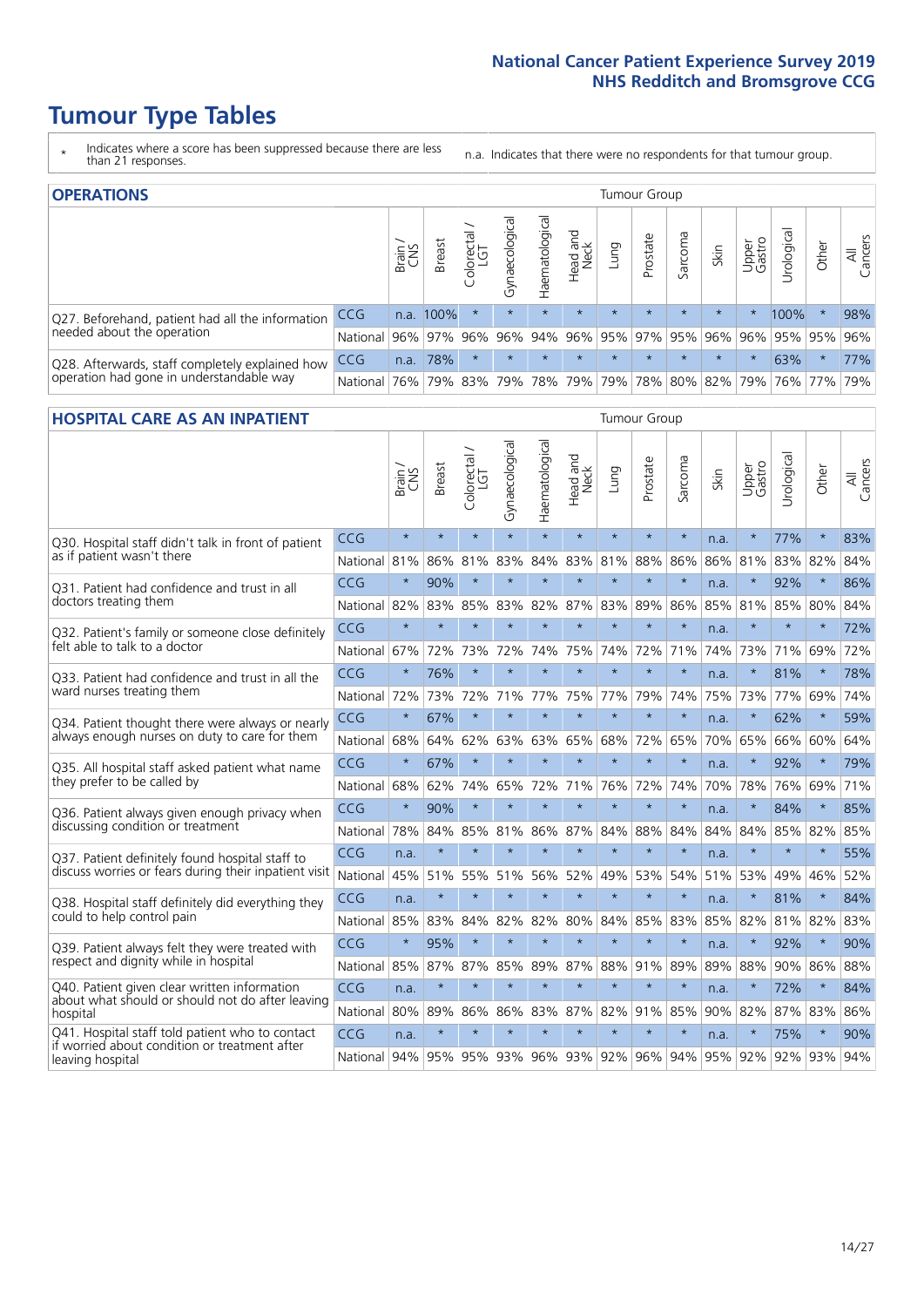# **Tumour Type Tables**

- \* Indicates where a score has been suppressed because there are less than 21 responses.
- n.a. Indicates that there were no respondents for that tumour group.

| <b>HOSPITAL CARE AS A DAY PATIENT / OUTPATIENT</b>                     |            |         |               |                                 |                |                |                         |          | <b>Tumour Group</b> |         |         |                 |            |         |                |
|------------------------------------------------------------------------|------------|---------|---------------|---------------------------------|----------------|----------------|-------------------------|----------|---------------------|---------|---------|-----------------|------------|---------|----------------|
|                                                                        |            | Brain   | <b>Breast</b> | ╮<br>olorectal<br>LGT<br>$\cup$ | Gynaecological | Haematological | ead and<br>Neck<br>Head | Lung     | Prostate            | Sarcoma | Skin    | Upper<br>Gastro | Urological | Other   | All<br>Cancers |
| Q43. Patient definitely found hospital staff to                        | CCG        | n.a.    | 68%           | $\star$                         | $\star$        | 60%            | $\star$                 | $\star$  | 82%                 | $\star$ | $\star$ | $\star$         | $\star$    | 66%     | 72%            |
| discuss worries or fears during their outpatient or<br>day case visit  | National   | 66%     | 68%           | 73%                             | 70%            | 73%            | 72%                     | 70%      | 74%                 | 72%     | 72%     | 71%             | 67%        | 68%     | 71%            |
| Q44. Cancer doctor had the right documents at                          | <b>CCG</b> | $\star$ | 96%           | 96%                             |                | 100%           | $\star$                 | $^\star$ | 96%                 | $\ast$  |         |                 | 100% 97%   |         | 97%            |
| patient's last outpatient appointment                                  | National   | 94%     | 96%           | 96%                             | 96%            | 97%            | 96%                     | 96%      | 96%                 | 96%     | 96%     | 94%             | 96%        | 95%     | 96%            |
| Q46. Beforehand patient completely had                                 | CCG        | $\star$ | 100%          | $\star$                         |                | $\star$        | $\star$                 | $\star$  | 90%                 | $\star$ | n.a.    | n.a.            | n.a.       | $\star$ | 92%            |
| all information needed about radiotherapy<br>treatment                 | National   | 91%     | 88%           | 83%                             | 88%            | 84%            | 86%                     | 86%      | 88%                 | 88%     | 84%     | 86%             | 83%        | 84%     | 86%            |
| Q47. Patient completely given understandable                           | CCG        | n.a.    | 74%           | $\star$                         |                |                | $\star$                 | $\star$  | $\star$             | $\star$ | n.a.    | n.a.            | n.a.       | $\ast$  | 63%            |
| information about whether radiotherapy was<br>working                  | National   | 56%     | 60%           | 57%                             | 61%            | 62%            | 63%                     | 59%      | 60%                 | 67%     | 57%     | 52%             | 59%        | 59%     | 60%            |
| Q49. Beforehand patient completely had all                             | CCG        | $\star$ | 91%           | $\star$                         | $\star$        | 81%            | $\star$                 | $\star$  | $\star$             | n.a.    | n.a.    | $\star$         | $\star$    | $\ast$  | 86%            |
| information needed about chemotherapy<br>treatment                     | National   | 80%     | 82%           | 86%                             | 87%            | 85%            | 79%                     | 84%      | 86%                 | 86%     | 90%     | 84%             | 85%        | 85%     | 84%            |
| Q50. Patient given enough information about                            | <b>CCG</b> | n.a.    | $\star$       | $\star$                         |                | 77%            | $\star$                 | $\star$  | $\star$             | n.a.    | n.a.    | $\star$         |            | $\ast$  | 71%            |
| whether chemotherapy was working in a<br>completely understandable way | National   | 54%     | 62%           | 64%                             | 68%            | 75%            |                         | 57% 67%  | 66%                 | 71%     | 79%     | 61%             | 68%        | 69%     | 68%            |

#### **HOME CARE AND SUPPORT** Tumour Group

|                                                                                                                   |            | Brain   | <b>Breast</b> | Colorectal<br>LGT | ᢛ<br>Gynaecologic | Haematological | ad and<br>Neck<br>Head | <b>Dung</b> | Prostate | Sarcoma | Skin    | Upper<br>Gastro | Urological | Other   | All<br>Cancers |
|-------------------------------------------------------------------------------------------------------------------|------------|---------|---------------|-------------------|-------------------|----------------|------------------------|-------------|----------|---------|---------|-----------------|------------|---------|----------------|
| Q51. Hospital staff definitely gave family or<br>someone close all the information needed to<br>help care at home | <b>CCG</b> | $\star$ | 39%           | 79%               | $\star$           | 65%            | $\ast$                 | $\star$     | 65%      | $\star$ | $\star$ | $\star$         |            | 57% 36% | 56%            |
|                                                                                                                   | National   | 58%     | 58%           | 63%               | 57%               | 62%            | 67%                    | 59%         | 61%      |         | 62% 65% | 60%             | 59%        | 55%     | 60%            |
| Q52. Patient definitely given enough support<br>from health or social services during treatment                   | <b>CCG</b> | n.a.    | 64%           | $\star$           | $\star$           | 58%            | $\star$                | $\star$     | 48%      | $\star$ | $\star$ | $\star$         | $\star$    | $\star$ | 53%            |
|                                                                                                                   | National   | 42%     | 52%           | 60%               |                   | 45% 51%        | 59%                    | 50%         | 48%      |         | 53% 57% | 54%             | 48% 51%    |         | 52%            |
| Q53. Patient definitely given enough support<br>from health or social services after treatment                    | <b>CCG</b> | n.a.    | $\star$       | $\star$           | $\star$           | $\star$        | $\star$                | $\star$     | 50%      |         | $\star$ | $\star$         | $\star$    | $\star$ | 48%            |
|                                                                                                                   | National   | 39%     |               | 41% 53%           | 39%               | 43%            | 56%                    | 40%         | 46%      |         | 48% 59% | 47%             | 44%        | 44%     | 45%            |

| <b>CARE FROM YOUR GENERAL PRACTICE</b>                                      |              |        |               |                        |               |                |                  | <b>Tumour Group</b> |          |         |         |                 |                      |                                         |                |  |
|-----------------------------------------------------------------------------|--------------|--------|---------------|------------------------|---------------|----------------|------------------|---------------------|----------|---------|---------|-----------------|----------------------|-----------------------------------------|----------------|--|
|                                                                             |              | Brain, | <b>Breast</b> | ╮<br>Colorectal<br>LGT | Gynaecologica | Haematological | Head and<br>Neck | Lung                | Prostate | Sarcoma | Skin    | Upper<br>Gastro | $\sigma$<br>Urologic | Other                                   | All<br>Cancers |  |
| Q54. GP given enough information about<br>patient's condition and treatment | CCG          | n.a.   | 97%           |                        | $\star$       | 95%            | $\star$          | $\star$             | 98%      | $\star$ | $\star$ | $\star$         |                      | 96% 100% 98%                            |                |  |
|                                                                             | National 91% |        |               | 96% 95%                | 95%           |                | 96% 94% 94% 96%  |                     |          |         |         |                 |                      | 94% 96% 93% 95% 94% 95%                 |                |  |
| Q55. General practice staff definitely did                                  | <b>CCG</b>   | n.a.   | 67%           |                        |               | 59%            | $\star$          | $\star$             | 67%      | $\star$ | $\star$ | $\star$         |                      |                                         | 59% 63%        |  |
| everything they could to support patient during<br>treatment                | National 55% |        |               |                        | 58% 59% 56%   |                |                  |                     |          |         |         |                 |                      | 56% 59% 56% 64% 56% 65% 59% 59% 55% 58% |                |  |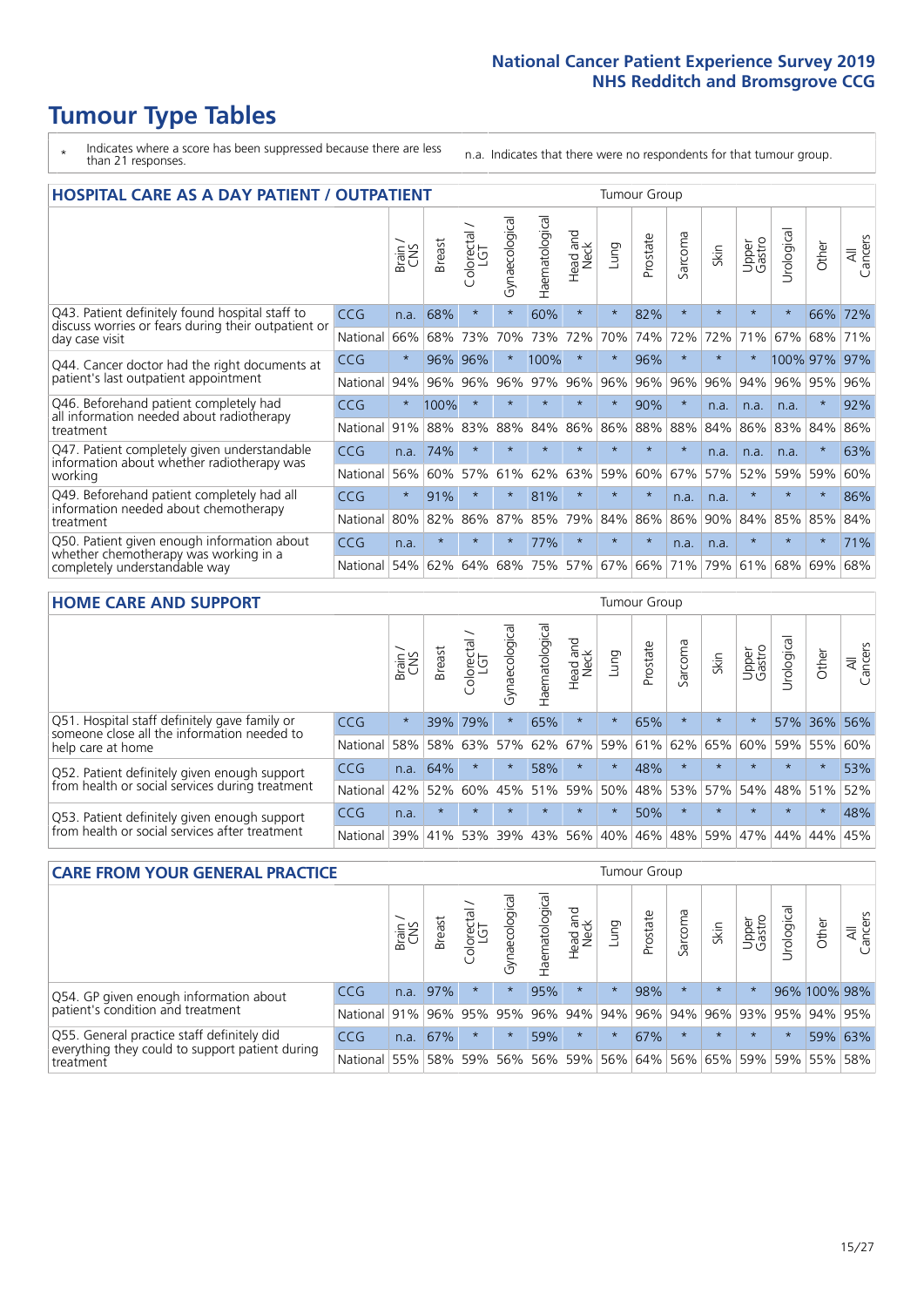- \* Indicates where a score has been suppressed because there are less than 21 responses.
- n.a. Indicates that there were no respondents for that tumour group.

|  | <b>YOUR OVERALL NHS CARE</b> |  |  |
|--|------------------------------|--|--|
|--|------------------------------|--|--|

| <b>YOUR OVERALL NHS CARE</b>                                                                   |            |         |        |                         |                |                |                  | <b>Tumour Group</b> |          |               |         |                 |           |       |                |  |
|------------------------------------------------------------------------------------------------|------------|---------|--------|-------------------------|----------------|----------------|------------------|---------------------|----------|---------------|---------|-----------------|-----------|-------|----------------|--|
|                                                                                                |            | Brain   | Breast | colorectal.<br>LGT<br>Û | Gynaecological | Haematological | Head and<br>Neck | Lung                | Prostate | arcoma<br>آرا | Skin    | Upper<br>Gastro | Urologica | Other | All<br>Cancers |  |
| Q56. Different people treating and caring for                                                  | <b>CCG</b> | $\star$ | 70%    | 96%                     | $\star$        | 76%            | $\star$          | $\star$             | 81%      | $\star$       | $\star$ | $\rightarrow$   | 70%       | 64%   | 76%            |  |
| patient always work well together to give best<br>possible care                                | National   | 60%     | 73%    | 73%                     | 69%            | 75%            | 73%              | 73%                 | 75%      | 70%           | 79%     | 69%             | 74%       | 68%   | 73%            |  |
| Q57. Patient given a care plan                                                                 | CCG        | $\star$ | 28%    | 54%                     |                | 45%            | $\star$          | $\star$             | 21%      | $\star$       | $\star$ |                 |           | 38%   | 34%            |  |
|                                                                                                | National   | 36%     | 41%    | 40%                     | 34%            | 36%            | 39%              | 36%                 | 40%      | 34%           | 44%     | 36%             | 33%       | 31%   | 38%            |  |
| Q58. Overall the administration of care was good<br>or very good                               | <b>CCG</b> | $\star$ | 96%    | 96%                     | $\star$        | 85%            | $\ast$           | $\star$             | 91%      | $\star$       | $\ast$  |                 | 82%       | 81%   | 90%            |  |
|                                                                                                | National   | 85%     | 90%    | 88%                     | 87%            | 91%            | 90%              | 90%                 | 88%      | 88%           | 90%     | 86%             | 85%       | 87%   | 89%            |  |
| Q59. Patient felt length of time for attending                                                 | <b>CCG</b> | $\star$ | 71%    | 75%                     |                | 70%            | $\star$          | $\star$             | 76%      | $\star$       | $\star$ |                 | 85%       | 75%   | 74%            |  |
| clinics and appointments for cancer was about<br>right                                         | National   | 58%     | 68%    | 73%                     | 66%            | 66%            | 71%              | 71%                 | 76%      | 68%           | 73%     | 66%             | 75%       | 64%   | 69%            |  |
| Q60. Someone discussed with patient whether<br>they would like to take part in cancer research | <b>CCG</b> | n.a.    | 20%    | 24%                     |                | 40%            | $\star$          | $\star$             | 36%      | $\ast$        | $\star$ | $\star$         | 4%        | 21%   | 27%            |  |
|                                                                                                | National   | 42%     | 30%    | 32%                     | 31%            | 33%            | 21%              | 34%                 | 31%      | 36%           | 20%     | 36%             | 21%       | 32%   | 30%            |  |
| Q61. Patient's average rating of care scored from                                              | <b>CCG</b> | $\star$ | 8.6    | 9.4                     | $\star$        | 8.7            | $\ast$           | $\star$             | 9.1      | $\star$       | $\star$ | $\star$         | 8.8       | 8.1   | 8.8            |  |
| very poor to very good                                                                         | National   | 8.6     | 8.9    | 8.8                     | 8.7            | 8.9            | 8.8              | 8.8                 | 8.8      | 8.8           | 8.9     | 8.7             | 8.7       | 8.7   | 8.8            |  |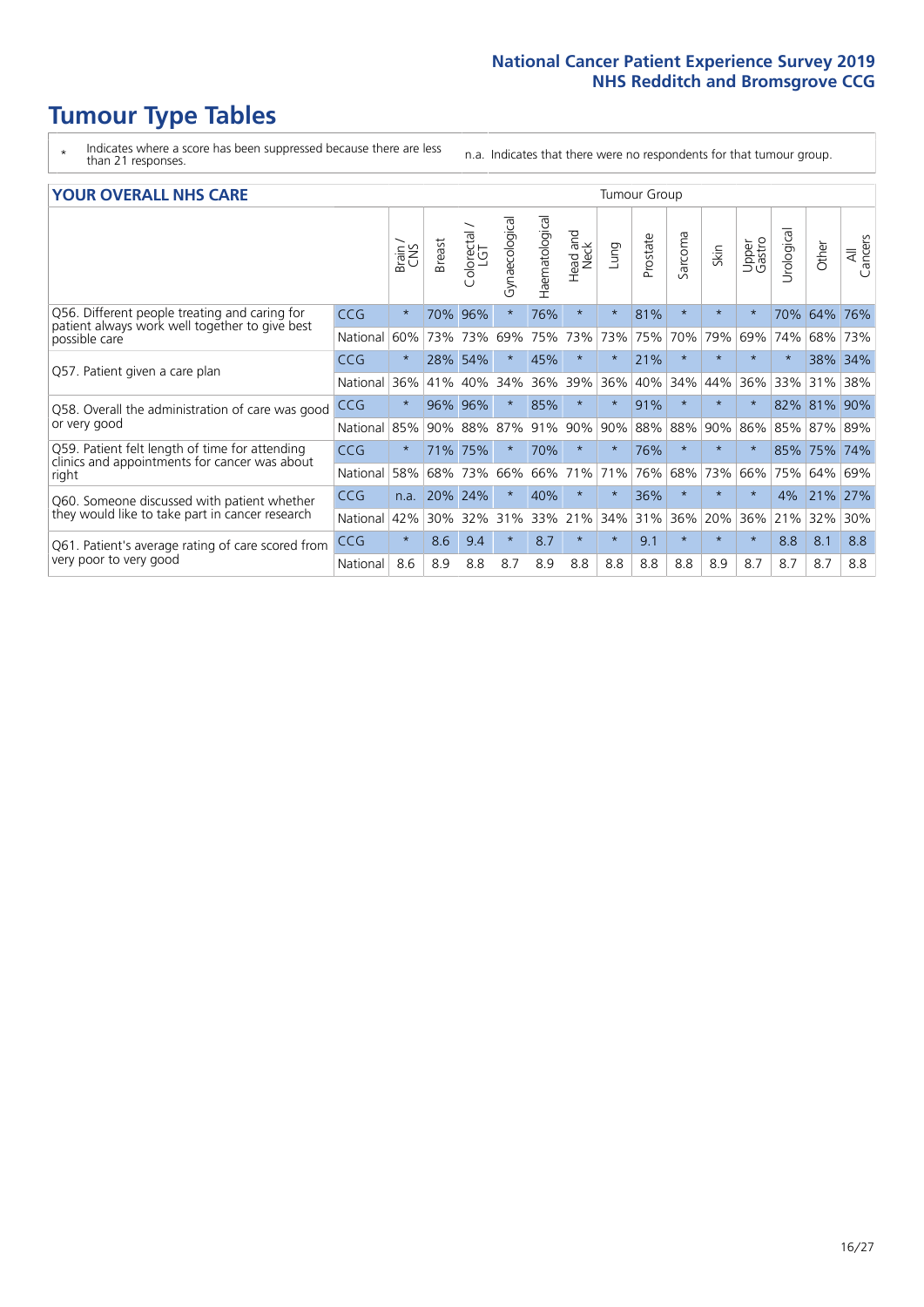### **Year on Year Charts**





#### **DIAGNOSTIC TESTS**





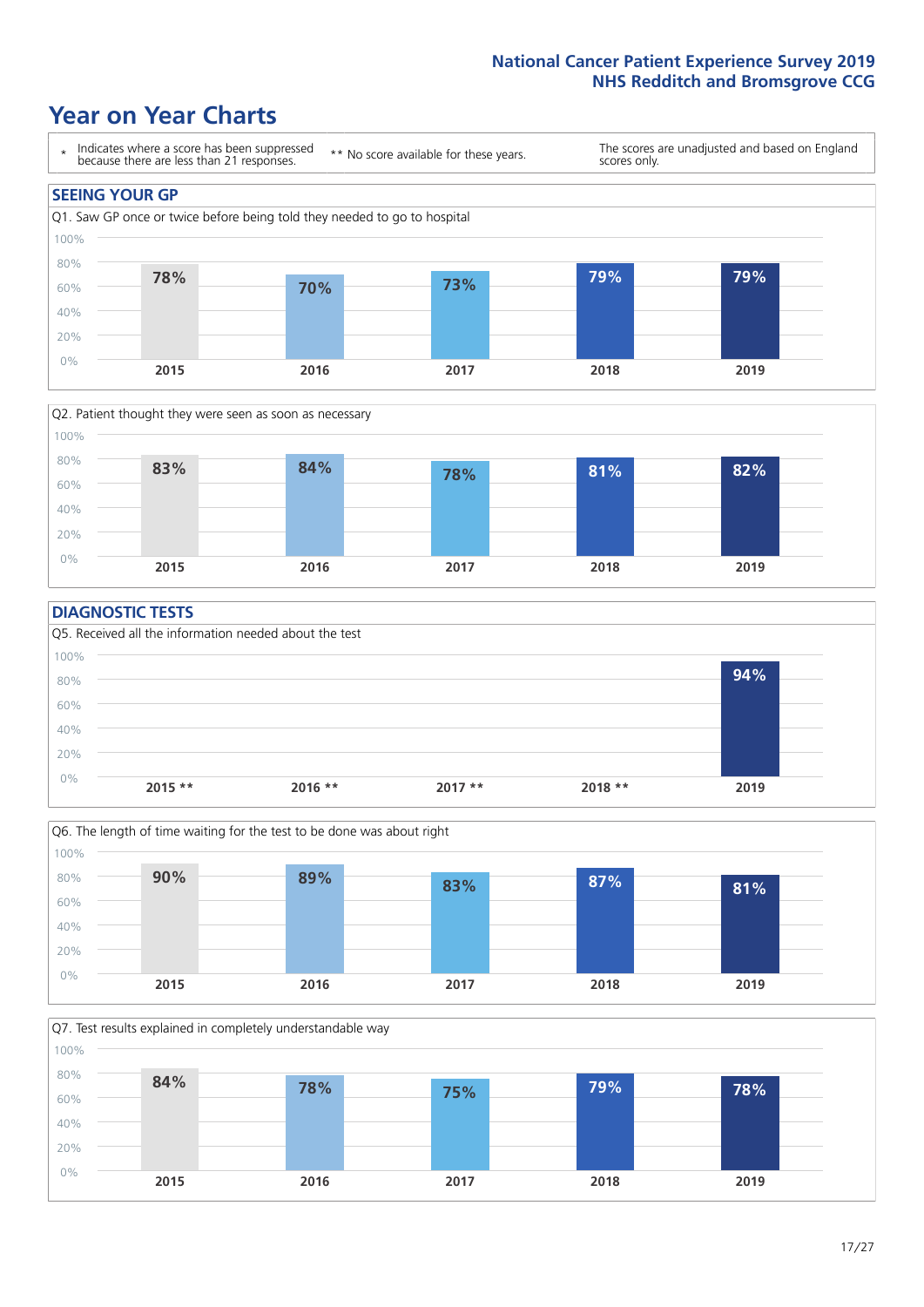







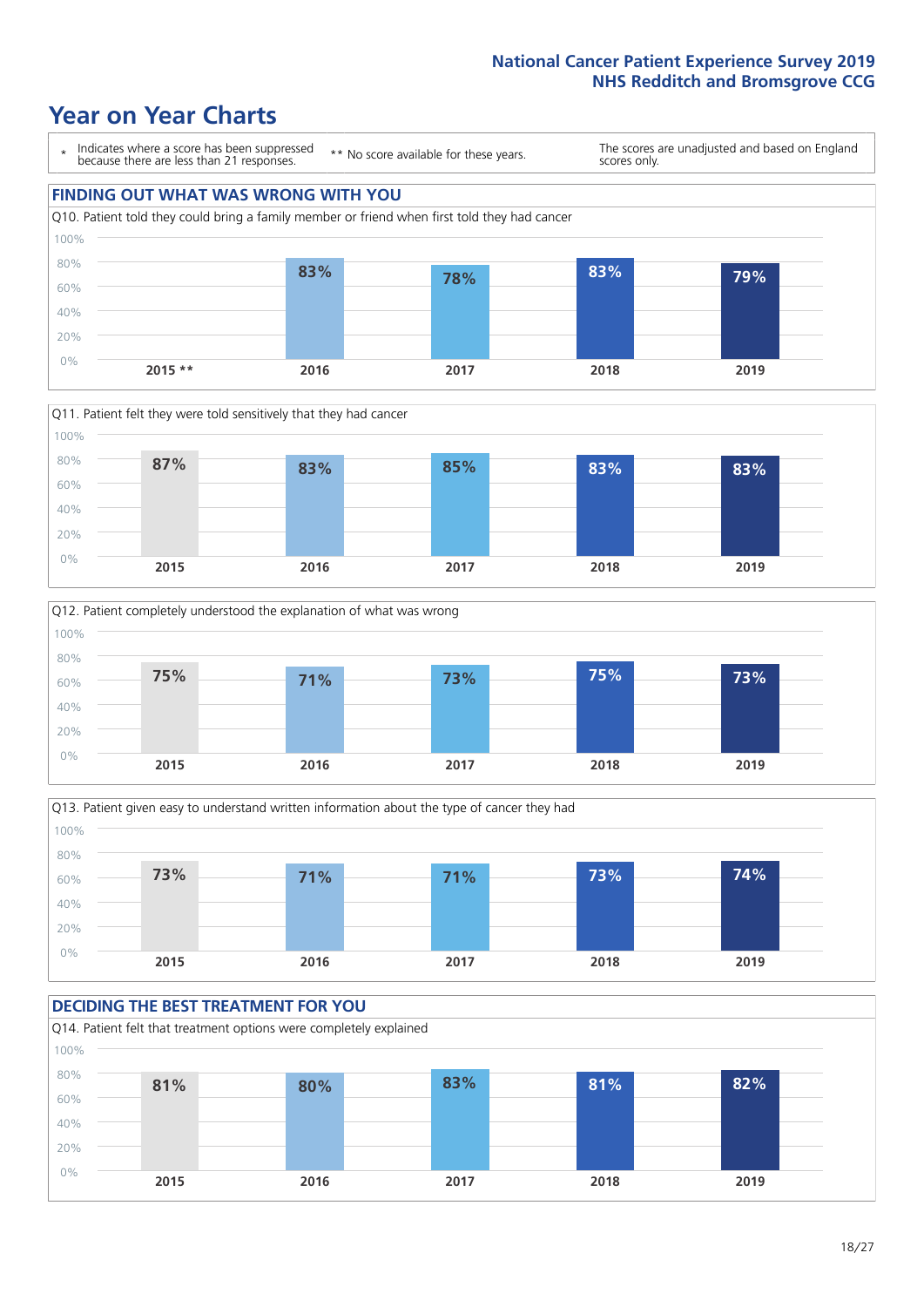





Q18. Patient definitely involved as much as they wanted in decisions about care and treatment  $0%$ 20% 40% 60% 80% 100% **2015 \*\* 2016 \*\* 2017 \*\* 2018 \*\* 2019 79%**

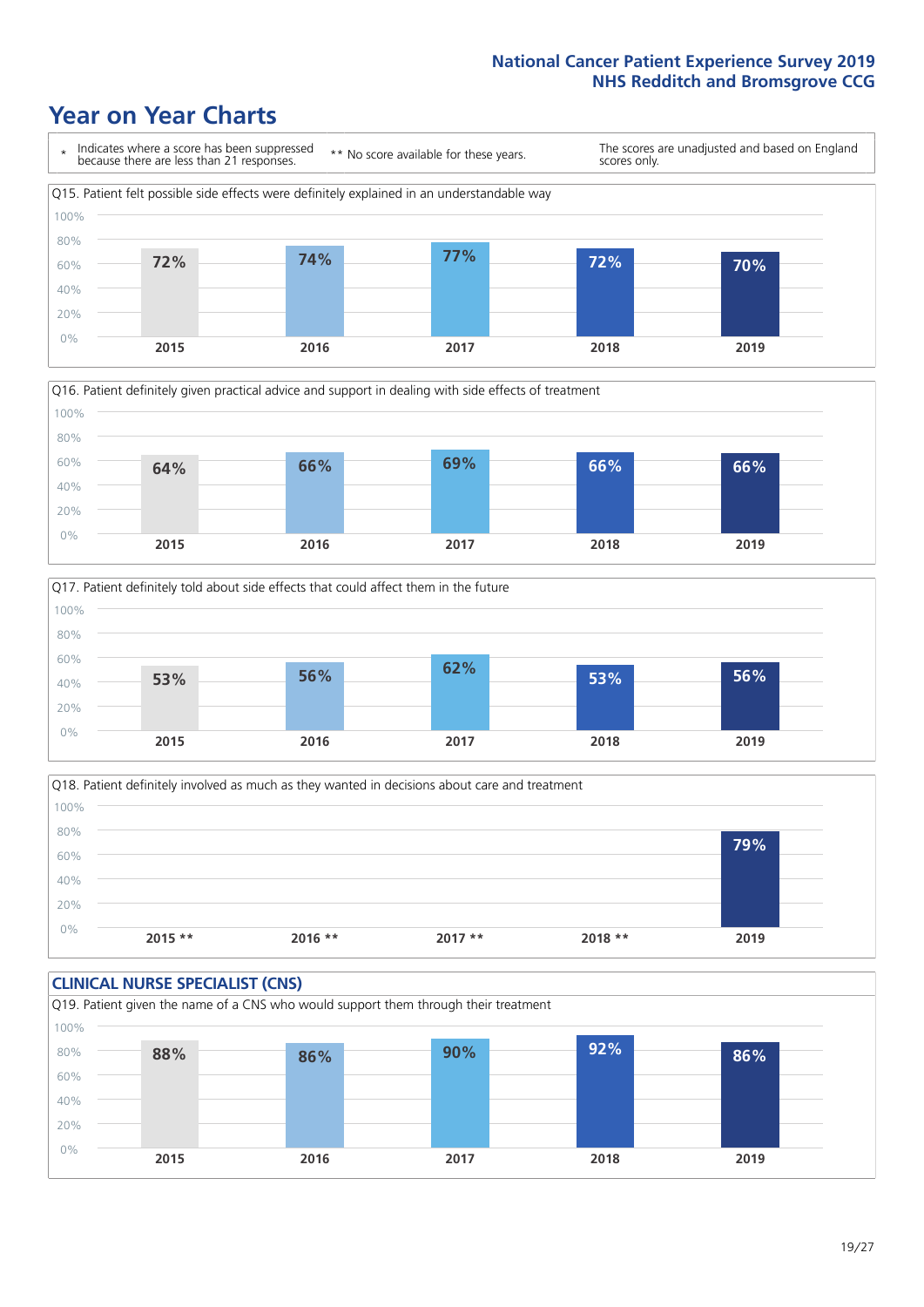









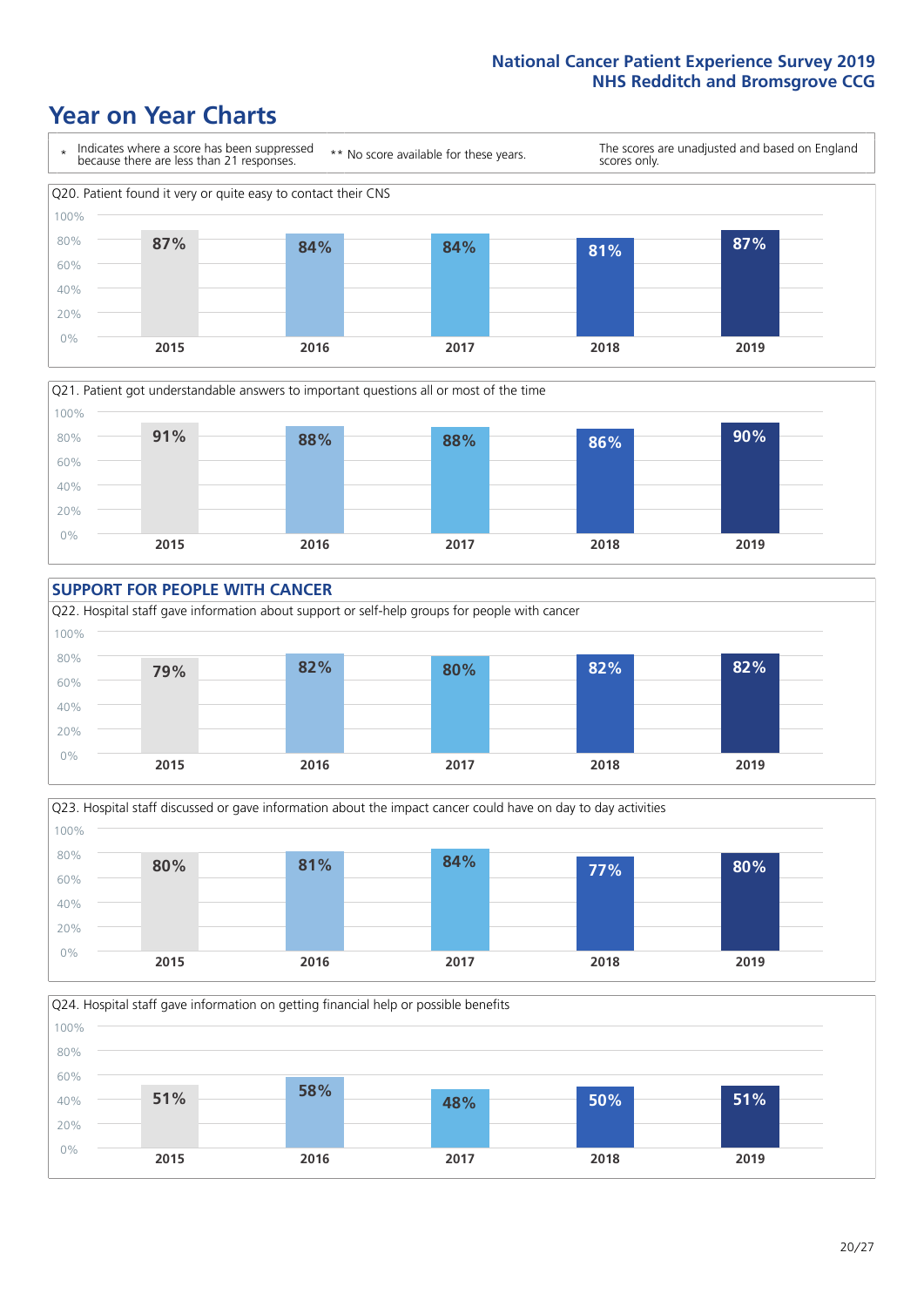### **Year on Year Charts**



#### **OPERATIONS**





#### **HOSPITAL CARE AS AN INPATIENT** Q30. Hospital staff didn't talk in front of patient as if patient wasn't there 0% 20% 40% 60% 80% 100% **2015 \*\* 2016 \*\* 2017 \*\* 2018 \*\* 2019 83%**

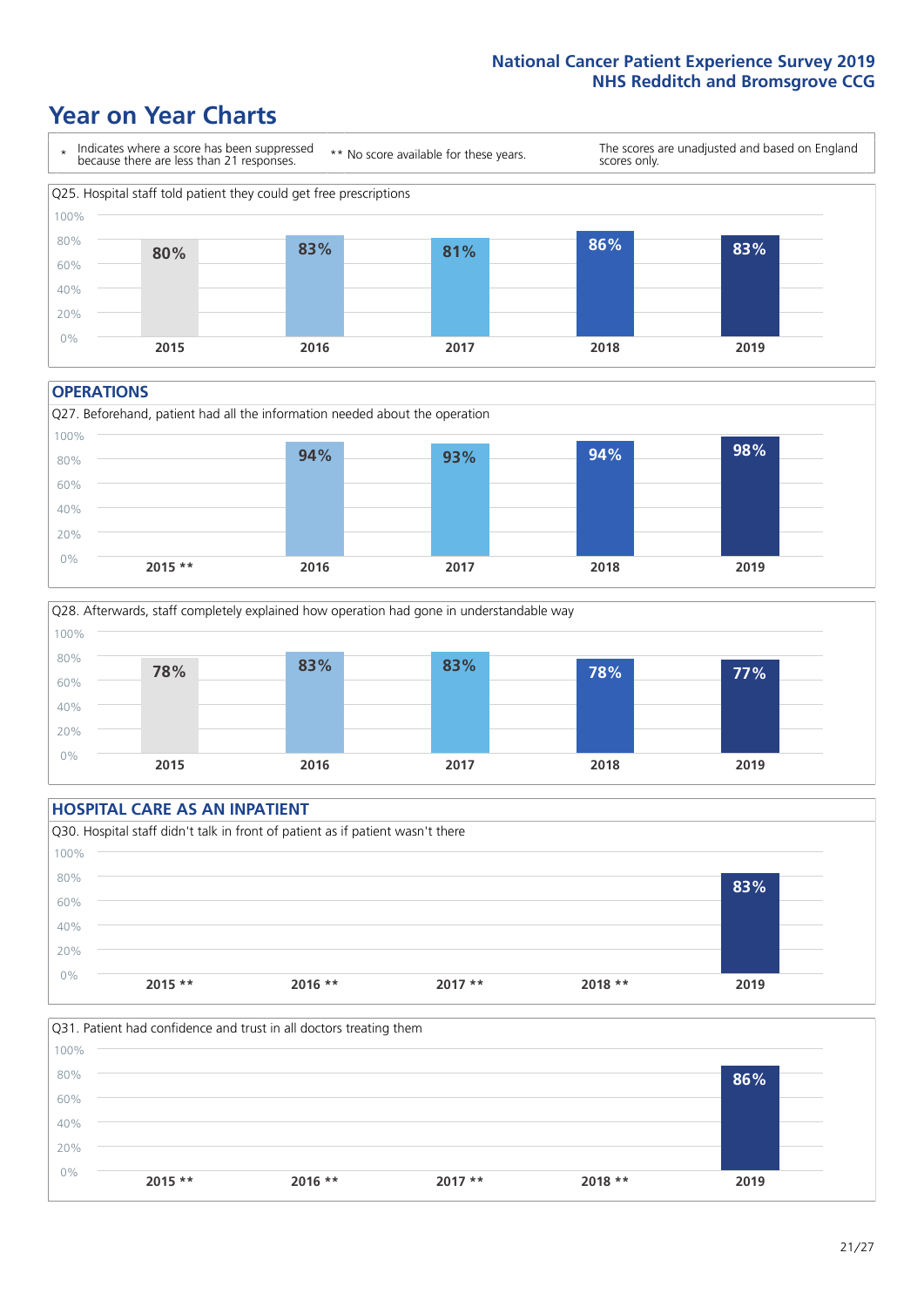







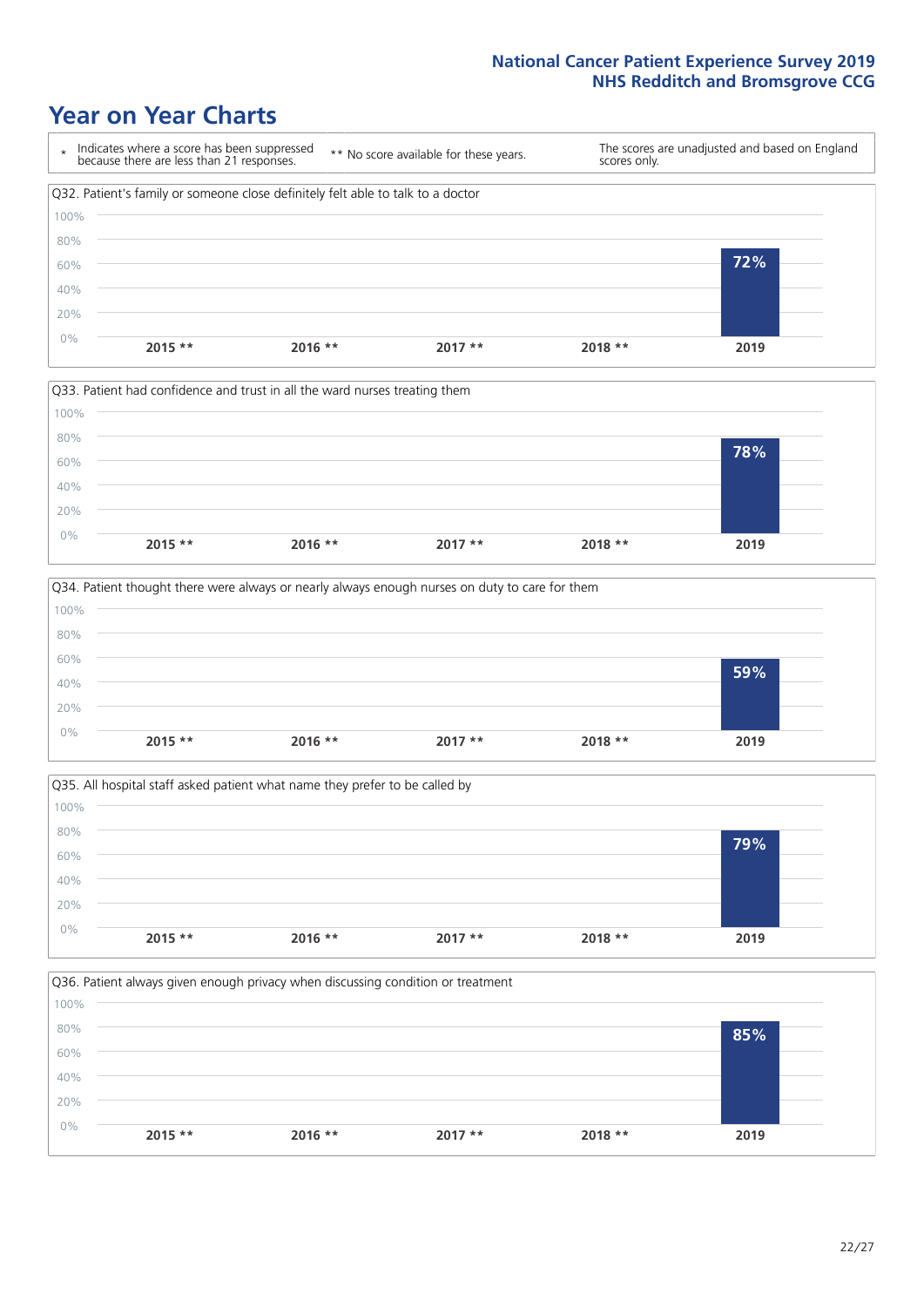







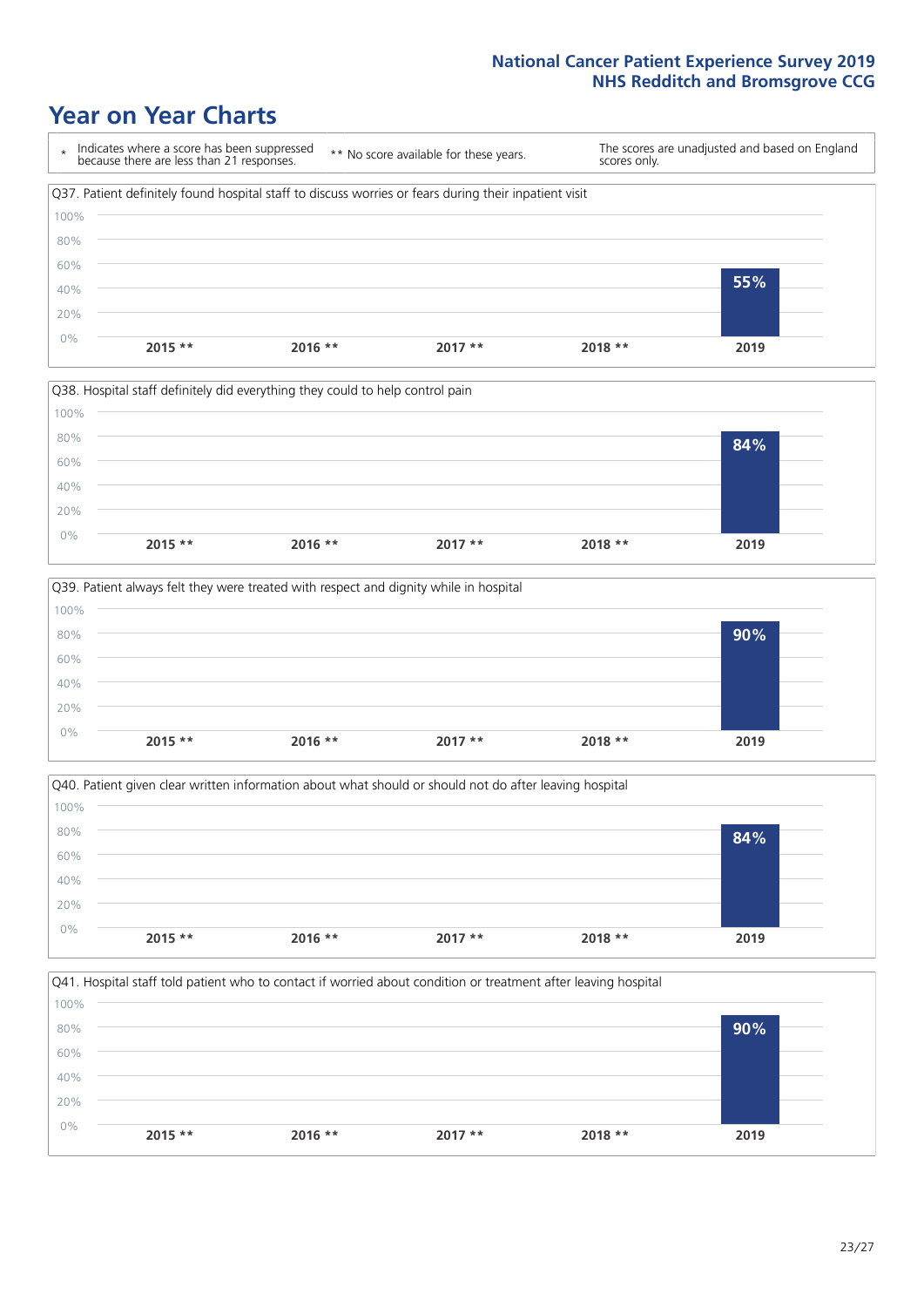### **Year on Year Charts**

\* Indicates where a score has been suppressed because there are less than 21 responses.

\*\* No score available for these years.

The scores are unadjusted and based on England scores only.

#### **HOSPITAL CARE AS A DAY PATIENT / OUTPATIENT**









Q49. Beforehand patient completely had all information needed about chemotherapy treatment 0% 20% 40% 60% 80% 100% **2015 2016 2017 2018 2019 87% 88% 86% 84% 86%**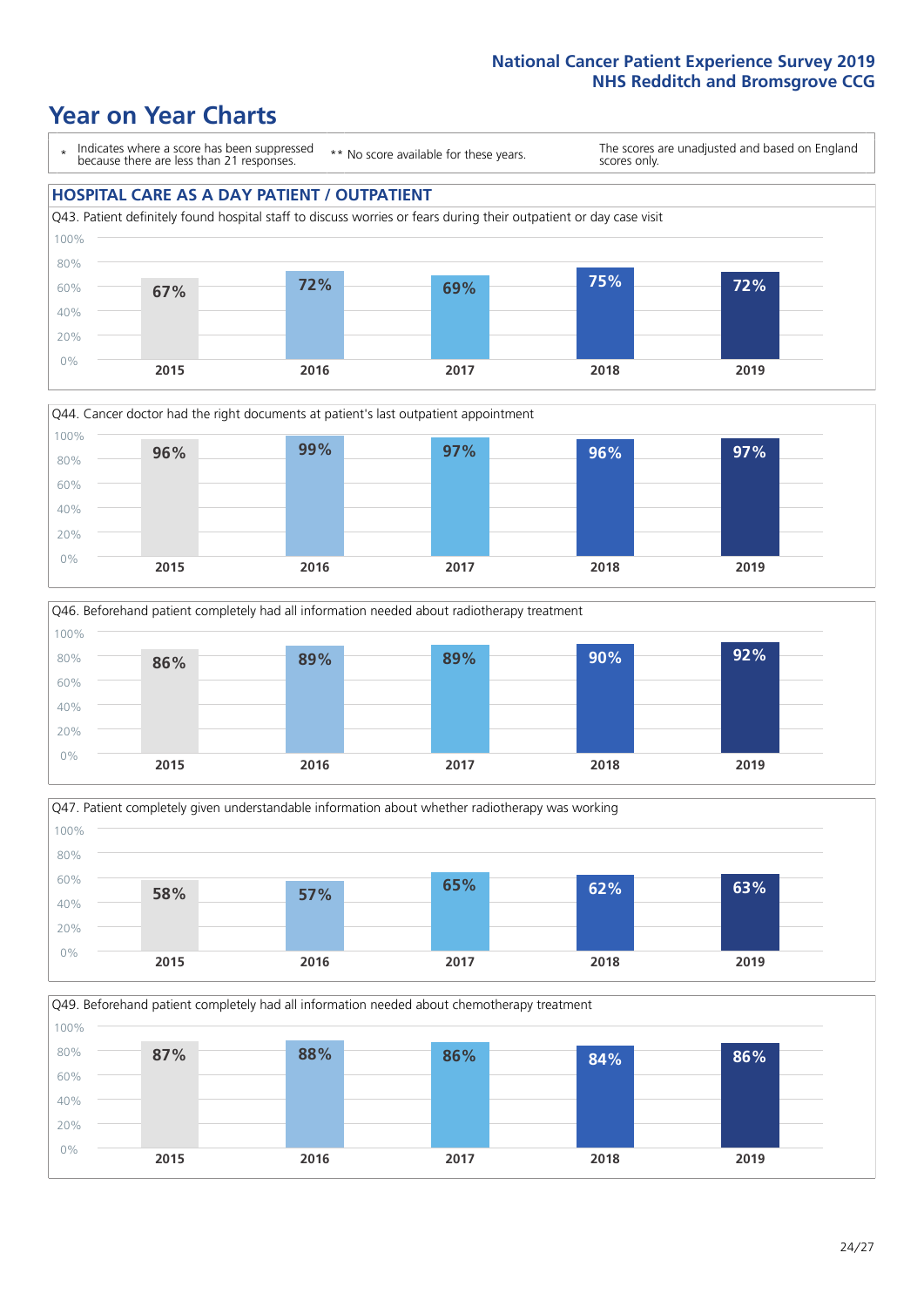## **Year on Year Charts**



#### **HOME CARE AND SUPPORT**







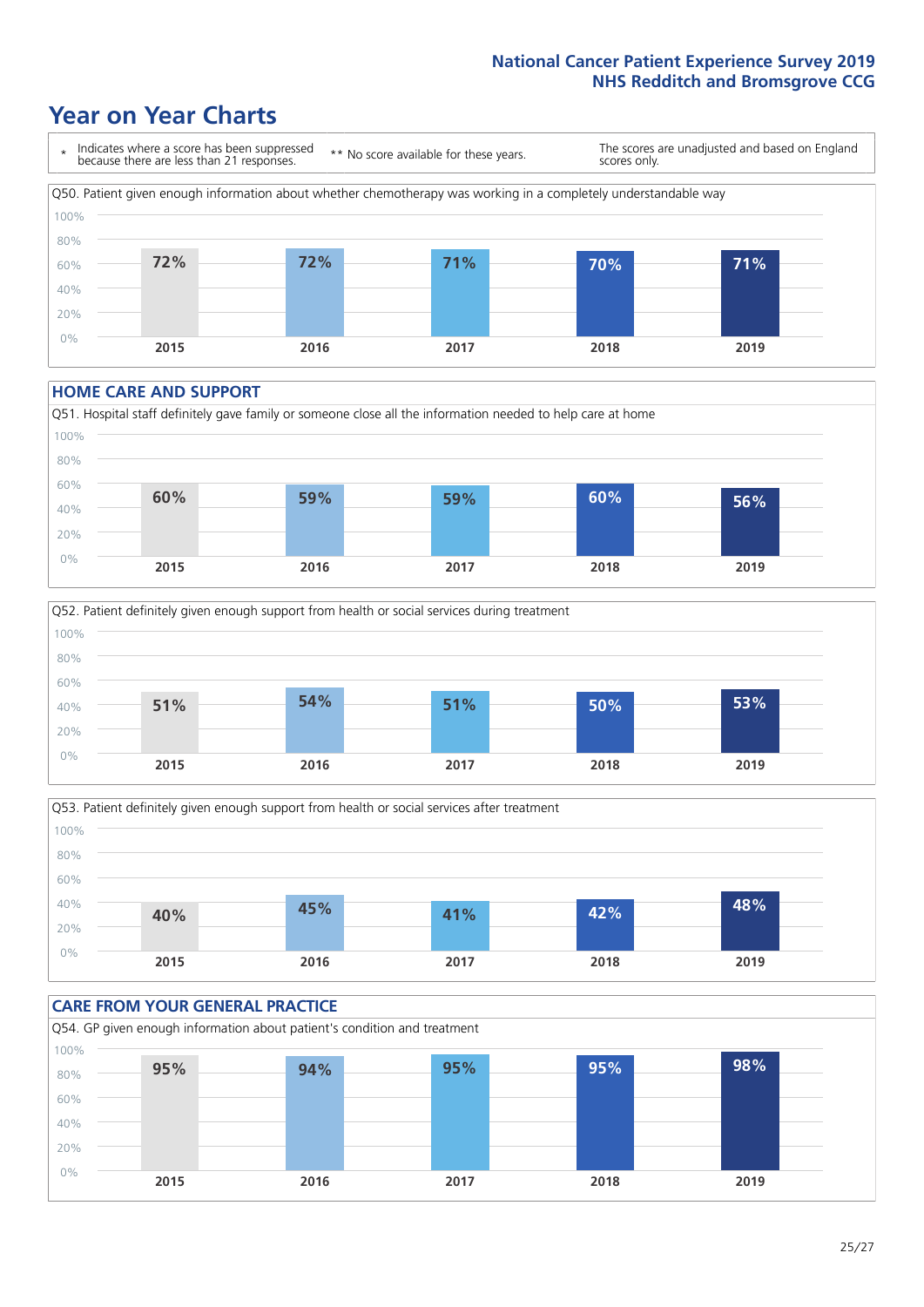## **Year on Year Charts**

\* Indicates where a score has been suppressed because there are less than 21 responses. \*\* No score available for these years. The scores are unadjusted and based on England scores only. Q55. General practice staff definitely did everything they could to support patient during treatment 0% 20% 40% 60% 80% 100% **2015 2016 2017 2018 2019 65% 69% 60% 64% 63%**

#### **YOUR OVERALL NHS CARE**







Q59. Patient felt length of time for attending clinics and appointments for cancer was about right 100%